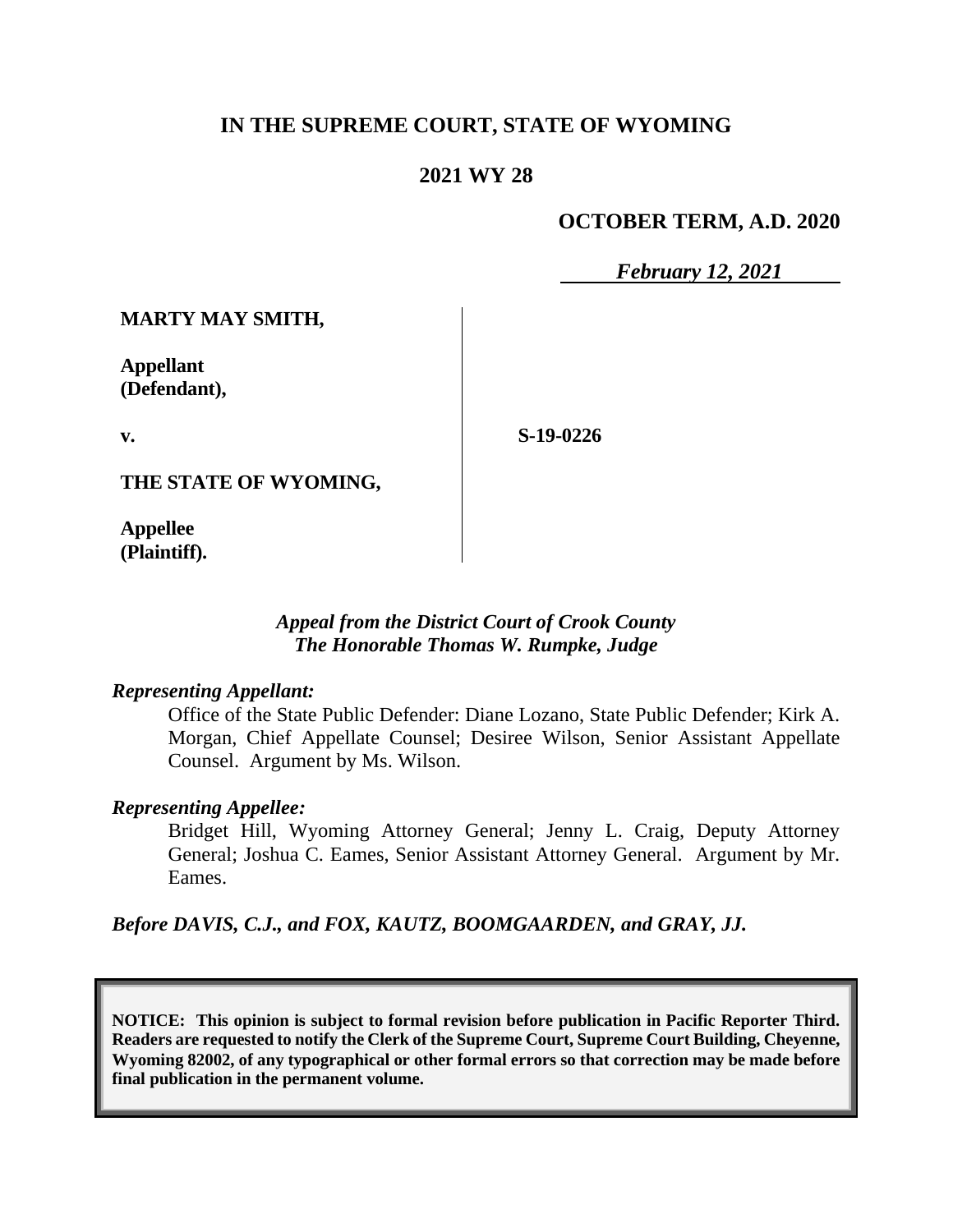## **DAVIS**, **Chief Justice**.

[¶1] A jury convicted Marty Smith as an accessory to both involuntary manslaughter and aggravated assault and battery, and she appeals the district court's refusal to instruct the jury on her theory of defense. We conclude that the evidence was sufficient to warrant the requested instruction on defense of another and reverse.

### **ISSUE**

[¶2] Ms. Smith presents a single issue on appeal, which we restate as:

Did the district court err when it refused to instruct the jury on defense of another?

## **FACTS**

### **I. Events that Led to Charges**

[¶3] The events that led to the charges against Ms. Smith are presented in the light most favorable to her, in accordance with our standard of review, which requires that we view the evidence in the light most favorable to a defendant who is refused a theory of defense instruction. *Black v. State*, 2020 WY 65, ¶ 22, 464 P.3d 574, 579 (Wyo. 2020) (quoting *Garza v. State*[, 2020 WY 32, ¶ 18, 458 P.3d 1239, 1243 \(Wyo. 2020\)\)](http://www.westlaw.com/Link/Document/FullText?findType=Y&serNum=2050496460&pubNum=0004645&originatingDoc=I86a75a20a13311ea9e229b5f182c9c44&refType=RP&fi=co_pp_sp_4645_1243&originationContext=document&vr=3.0&rs=cblt1.0&transitionType=DocumentItem&contextData=(sc.Search)#co_pp_sp_4645_1243).

[¶4] On the date these events transpired, Ms. Smith worked as a bartender at the Turf Bar in Sundance, Wyoming. On most evenings that she worked, her former boyfriend Douglas Haar would spend time in the bar and would help her close. The two had been in a romantic relationship for about three years until she broke up with him in May of 2018, but they remained close friends.

[¶5] On the evening of July 31, 2018, Ms. Smith arrived at around 5:30 p.m. for her 6:00 shift. Mr. Haar was already in the bar with a group of friends, drinking and celebrating a birthday. She served him five to six beers before he left to go to dinner with his friends, and when he returned at around 10:00 or 10:30, he told her that he drank more beer and smoked marijuana while he was gone. Before closing the bar at around 11:40, she served him five to six additional beers, followed by an eighteen-ounce double vodka and Pepsi while they cleaned the bar. She also had a vodka and Pepsi while they cleaned.

[¶6] After closing the Turf, Ms. Smith and Mr. Haar drove around the corner to the Dime Horseshoe, another bar referred to in the record simply as "the Dime." There they met Ms. Smith's current boyfriend, Jessie Johnson, and they continued to drink. Before they left the Dime at around 1:50 a.m., Ms. Smith and Mr. Haar each had about ten to twelve drinks.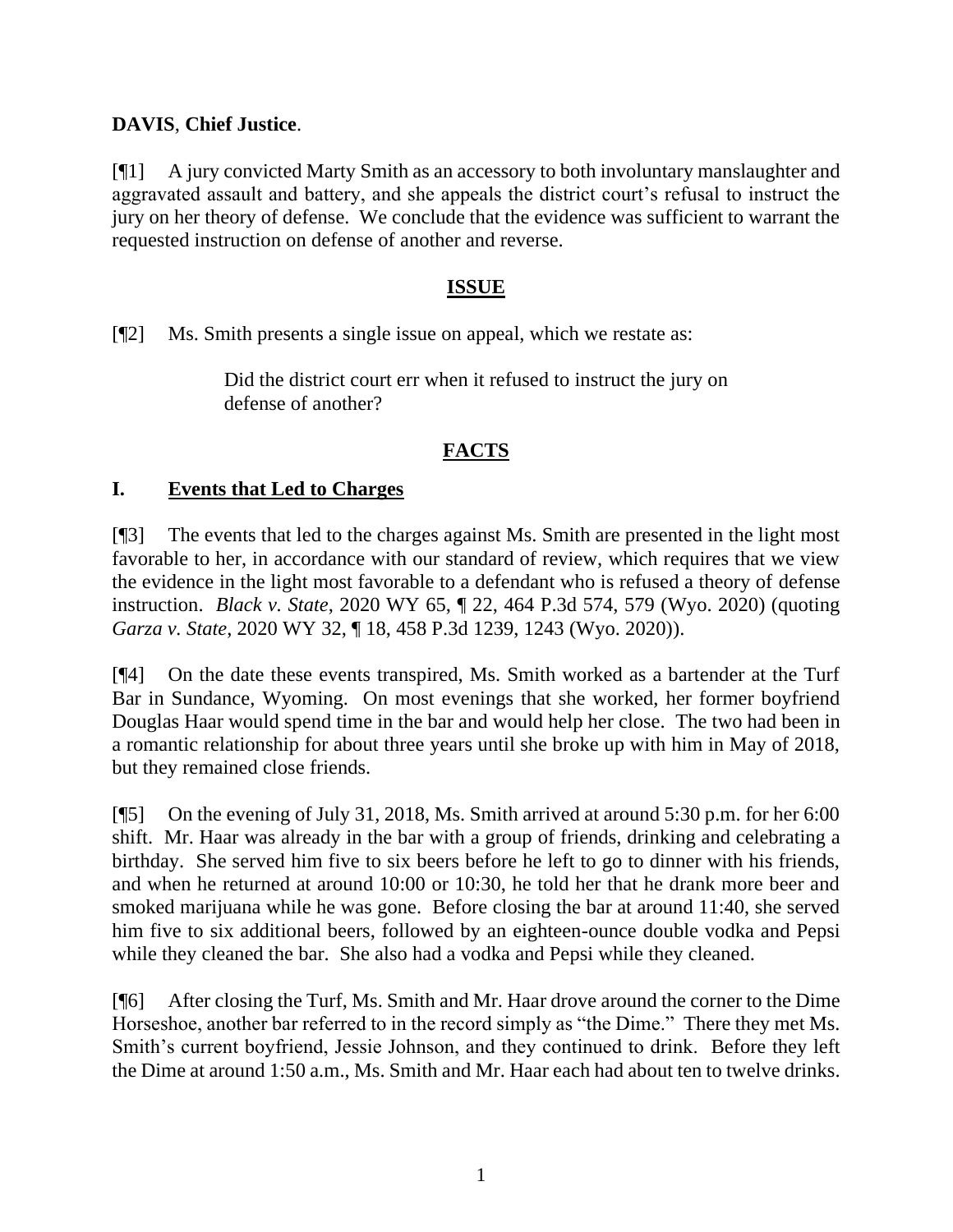At some point, tension grew between Mr. Haar and Mr. Johnson, which Ms. Smith described as follows:

> Q. Okay. So did anything – Did Jessie and Doug get along at the Dime?

> A. Yeah, they got along. They seemed a little, like, irritated. I went outside and talked with Doug. Seemed to resolve it, though.

Q. What was the situation there?

A. Doug seemed like he was jealous. He was jealous of Jessie, but I told him there was no reason to be because, you know, it was – I told Doug that I loved him but wasn't in love with him; I couldn't be with him.

Q. In your opinion, do you believe that Doug was paranoid of your and Jessie's growing relationship?

A. I think so. I think he was jealous, maybe.

Q. And is that because Jessie began staying the nights at your house?

A. Yes.

Q. Did Doug ever drive by your house and see Jessie's truck there?

A. Yes.

[¶7] When Ms. Smith was ready to leave the Dime, she told Mr. Johnson it was time to go, and the two left together. She got into the driver's seat of her vehicle, and Mr. Johnson got into the front passenger seat. Mr. Haar jumped uninvited into the back seat. They then drove to the Sundance Travel Center to buy snacks.

[¶8] The travel center had video cameras that showed the fuel pumps, the interior of the store near the front entrance, and the cash register. The cameras recorded video, but not audio. From the video, we know that the threesome pulled into the center's parking lot at 2:12 a.m., and Ms. Smith and Mr. Johnson entered the store about a minute later, touching hands. They then walked toward the back of the store arm in arm.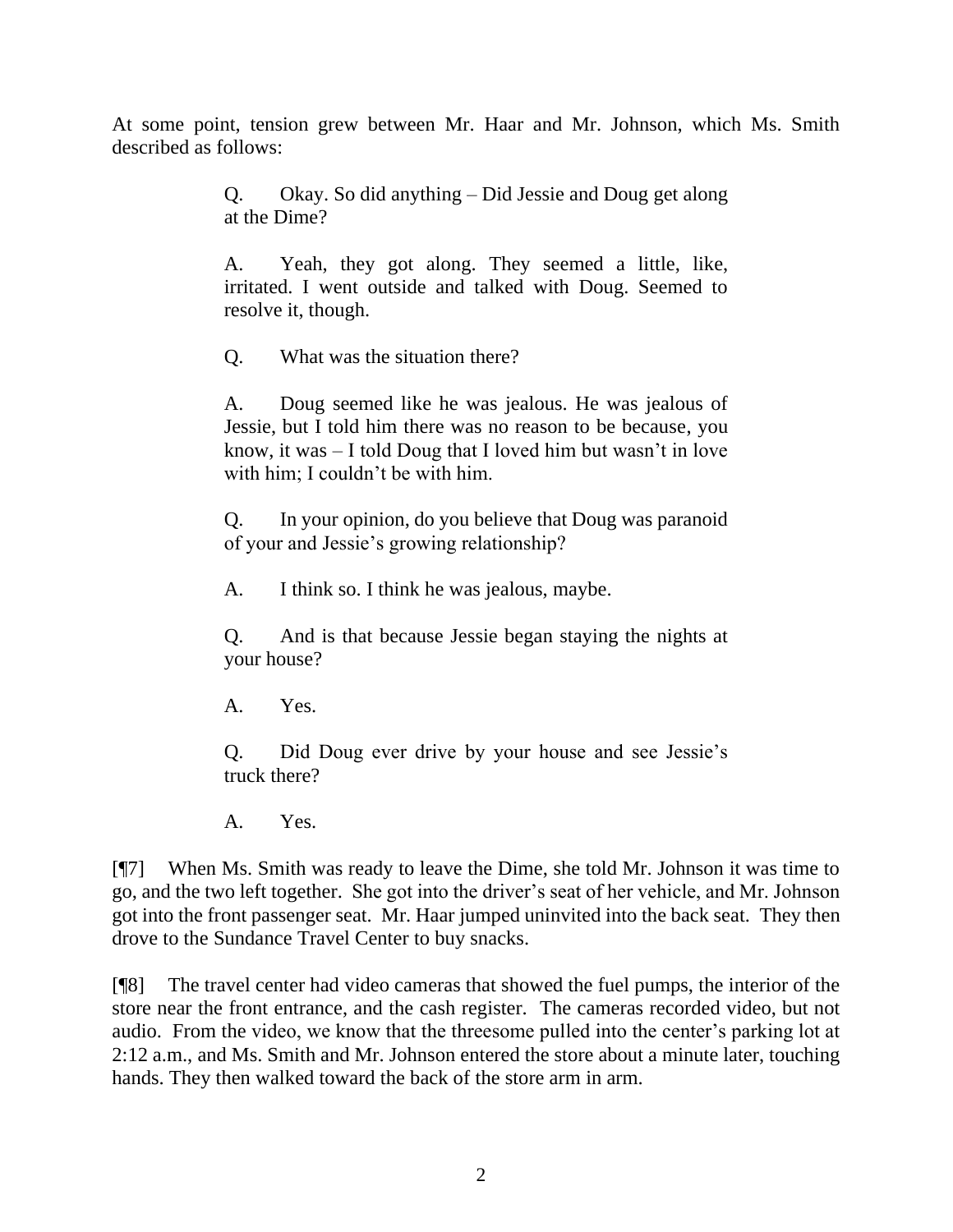[¶9] Mr. Haar entered about thirty seconds later, after gesturing angrily from just outside the front entrance. He went into the restroom, and at 2:15 he emerged and went out the front entrance while gesturing toward the back of the store.

[¶10] Mr. Haar stayed outside for about thirty seconds, during which he looked into the store. He then reentered, pointed toward the back of the store, and began pacing angrily back and forth from the front toward the back, all the while appearing to yell something.

[¶11] At about 2:16 a.m., Ms. Smith began pushing Mr. Haar toward the front entrance. He left briefly and gestured angrily from outside. Ms. Smith then opened the door and spoke to him, after which he gestured some more, opened the door, and then appeared to yell something toward her and Mr. Johnson. He then drove away in Ms. Smith's vehicle with the keys she had given him, but he returned less than a minute later.<sup>1</sup>

[¶12] Shortly after 2:18 a.m., Mr. Haar reentered the store once again and headed toward Ms. Smith. They argued for about two minutes while he angrily pointed toward Mr. Johnson. He then went to the register to pay for a couple of items, but within seconds turned back to the store and yelled again, after which he walked toward the back of the store yelling and gesturing. At about 2:21, Ms. Smith walked with him back to the register and twice pushed him in the chest with her hand in an apparent effort to keep him at the register. She then stumbled onto him.

[¶13] At 2:22 a.m., Mr. Haar again left the register, walked aggressively toward Mr. Johnson, and chest-bumped him. Ms. Smith grabbed him and pulled him away from Mr. Johnson, and he then dragged her by her shirt collar to the register. This back and forth happened a couple more times, with Ms. Smith staying between the two men and pushing Mr. Haar back toward the register. At 2:23, Mr. Haar left the store and then tried to reenter, but Ms. Smith shoved him out the door and went outside herself. For the next few minutes, the two stayed outside arguing, and he continued to point and gesture toward Mr. Johnson inside the store. Ms. Smith shoved him, slapped him, and hit him while they were outside. At about 2:25, she fell down, and he helped her up. He then walked toward her repeatedly, and she repeatedly pushed him away.

[¶14] At 2:26 a.m., Ms. Smith reentered the store while trying to keep Mr. Haar out by shoving and kicking at him. About thirty seconds later, he came in and immediately moved aggressively toward Mr. Johnson. Ms. Smith stepped between the two men and slapped and punched Mr. Haar, and he threw her to the floor. She got back up and continued to come between them, and Mr. Haar again threw her to the floor. At 2:27, Mr. Haar chestbumped Mr. Johnson again, and when Ms. Smith again tried to intervene, he threw her

<sup>&</sup>lt;sup>1</sup> Ms. Smith testified that when she was trying to keep Mr. Haar away from Mr. Johnson, she gave him her car keys and told him to leave. It is not clear from the video when she gave him the keys, but it does show that he left alone in the vehicle and then returned.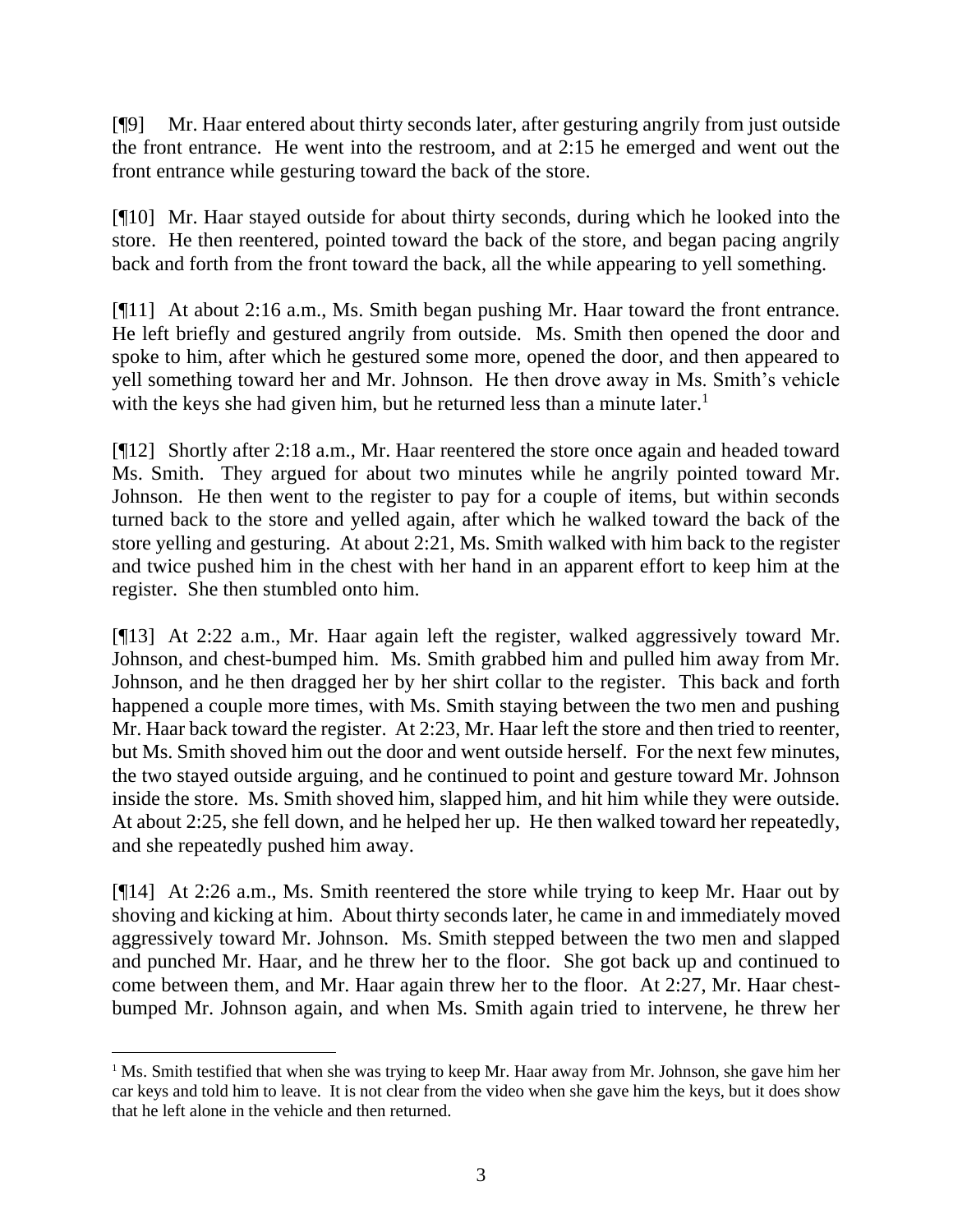more violently to the floor. At that point, Mr. Johnson set down his cell phone and drink and pushed Mr. Haar away from Ms. Smith.

[¶15] While Ms. Smith remained on the floor, Mr. Haar came at Mr. Johnson and threw a punch, and Mr. Johnson returned the punch. The two men then fell to the floor, where Mr. Johnson held Mr. Haar down. At some point after they began fighting, Mr. Haar told Mr. Johnson, "I'm going to kill you, you mother fucker." At 2:29 a.m., Mr. Haar broke free and ended up on top of Ms. Smith, with Mr. Johnson on top of him. About thirty seconds later, Mr. Johnson got Mr. Haar into a chokehold, and when Mr. Haar tried to use his free arm to hit Mr. Johnson, Ms. Smith held onto it. They stayed in that position until 2:36, when Mr. Johnson released Mr. Haar from the chokehold, stood, and helped Ms. Smith up. Mr. Haar remained on the floor, and Ms. Smith and Mr. Johnson left the store, believing that Mr. Haar had passed out. Based on the video, the State's forensic pathologist later estimated that Mr. Haar lost consciousness around 2:30.

[¶16] During the fight, the store clerk called law enforcement for assistance. Officer Chris Tomford of the Sundance Police Department arrived just after Ms. Smith and Mr. Johnson left, and he found that Mr. Haar was not breathing and had no pulse. He performed CPR until an ambulance arrived and EMTs took over. The EMTs were unable to revive Mr. Haar and declared his death.

[¶17] Ms. Smith and Mr. Johnson returned to the travel center at around 3:30 or 4:00 that morning to retrieve her purse, which she had left behind after the fight. Office Tomford and another officer approached their vehicle, informed them of Mr. Haar's death, and arrested both of them.

## **II. Charges and Trial**

[¶18] On August 2, 2018, the State charged Ms. Smith with four felonies: Count I, accessory before the fact of murder in the second degree; Count II, accessory before the fact of voluntary manslaughter; Count III, accessory before the fact of involuntary manslaughter; and Count IV, accessory before the fact of aggravated assault and battery. A three-day jury trial was held from February 19 through February 21, 2019.

[¶19] At trial, defense counsel offered two theories of defense and instructions to accompany them. The first was that Mr. Johnson acted in self-defense, and the second was that Ms. Smith acted in defense of Mr. Johnson. For the latter, counsel offered the following instruction:

> Marty Smith may use reasonable force to defend another person against an attack by an aggressor when the person has reasonable grounds to believe and actually does believe that Jesse Johnson was in imminent danger of unlawful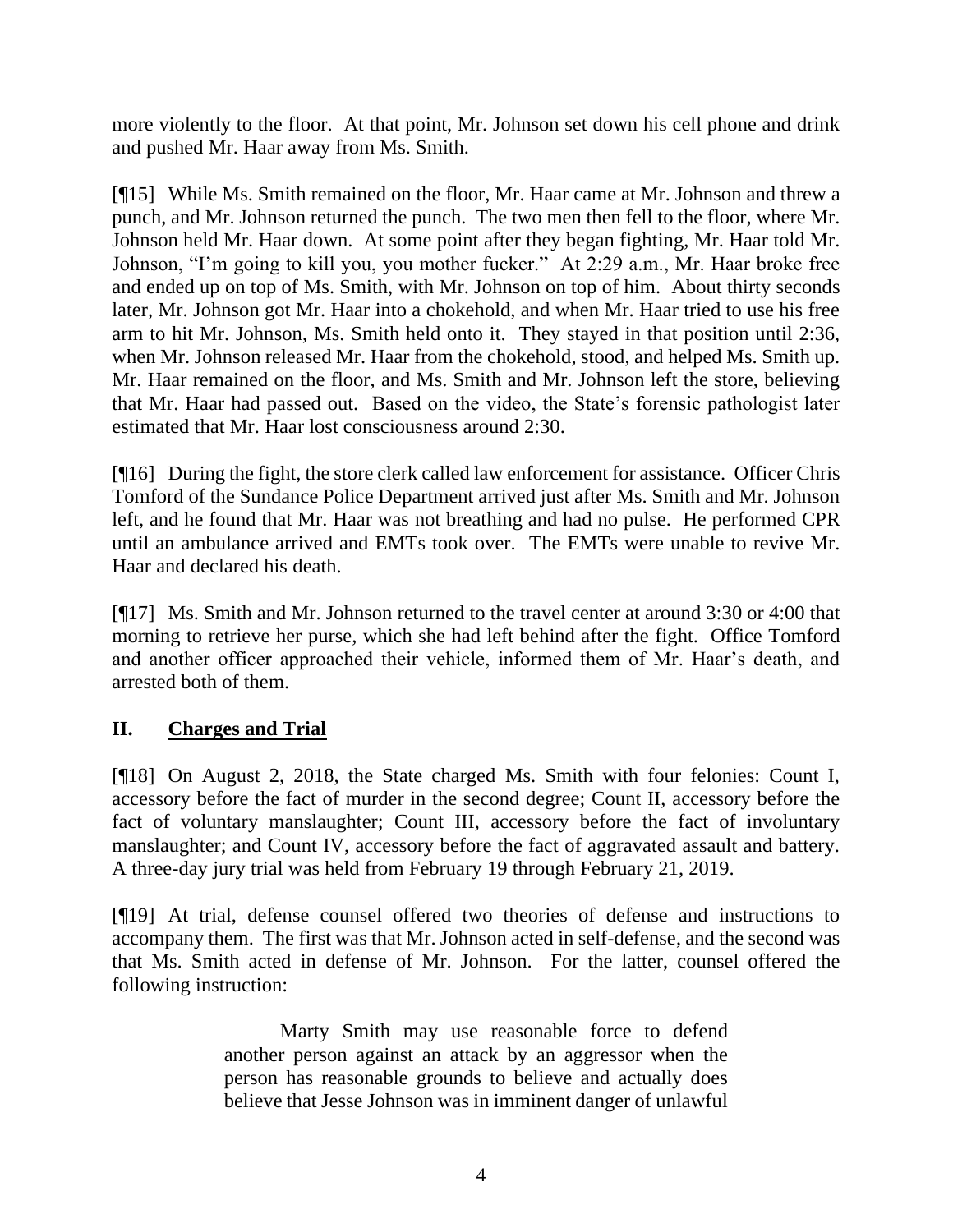bodily harm and that the force used was necessary to prevent that harm.

[¶20] With respect to Ms. Smith's defense of Mr. Johnson, defense counsel argued during the instructions conference that under the alter ego rule, Ms. Smith stepped into the role of Mr. Johnson and assumed his status as a non-aggressor.

> [DEFENSE COUNSEL]: Judge, I think this is what's complicated under Wyoming case law is there's not tons of clear guidance. As the Court knows, this is kind of a very confusing video to some degree. Judge, I believe being an alterego [sic] state, if  $-$  Let's back up and say I was giving a different theory of the case. Let's say that I was proposing the theory that Ms. Smith was using self-defense and Jessie Johnson was using defense of others. If that was the defense, I think that Jessie Johnson then walks into the role of Ms. Smith. And if Ms. Smith is the aggressor, self-defense can't be used. But I'm not proposing that.

> So what I'm proposing is that Ms. Smith walk into the role of Jessie Johnson. And so if Jessie Johnson's not the aggressor, then Ms. Smith can't be the aggressor because she is walking into the role of Mr. Johnson.

[¶21] Later in the conference, defense counsel had the following exchange with the court concerning Ms. Smith's status as an aggressor.

> [DEFENSE COUNSEL]: . . . . I would further object to any instruction regarding Ms. Smith being the aggressor. I'm still stuck on the position that it's irrelevant if Ms. Smith was the aggressor or not.

> THE COURT: You may be, but the State has made a prima facie showing that she was the aggressor. They're allowed to instruct on their theory of the case as well. I understand that. I want to know what's wrong with it legally. I understand that you don't agree that that's the way things shook out, but the State has evidence of that and it's supported by evidence and it's going to be instructed. But I want to make sure I got the right instruction.

[¶22] Following the instructions conference, the district court recessed to consider its rulings and compile the final instructions. When it reconvened, it indicated: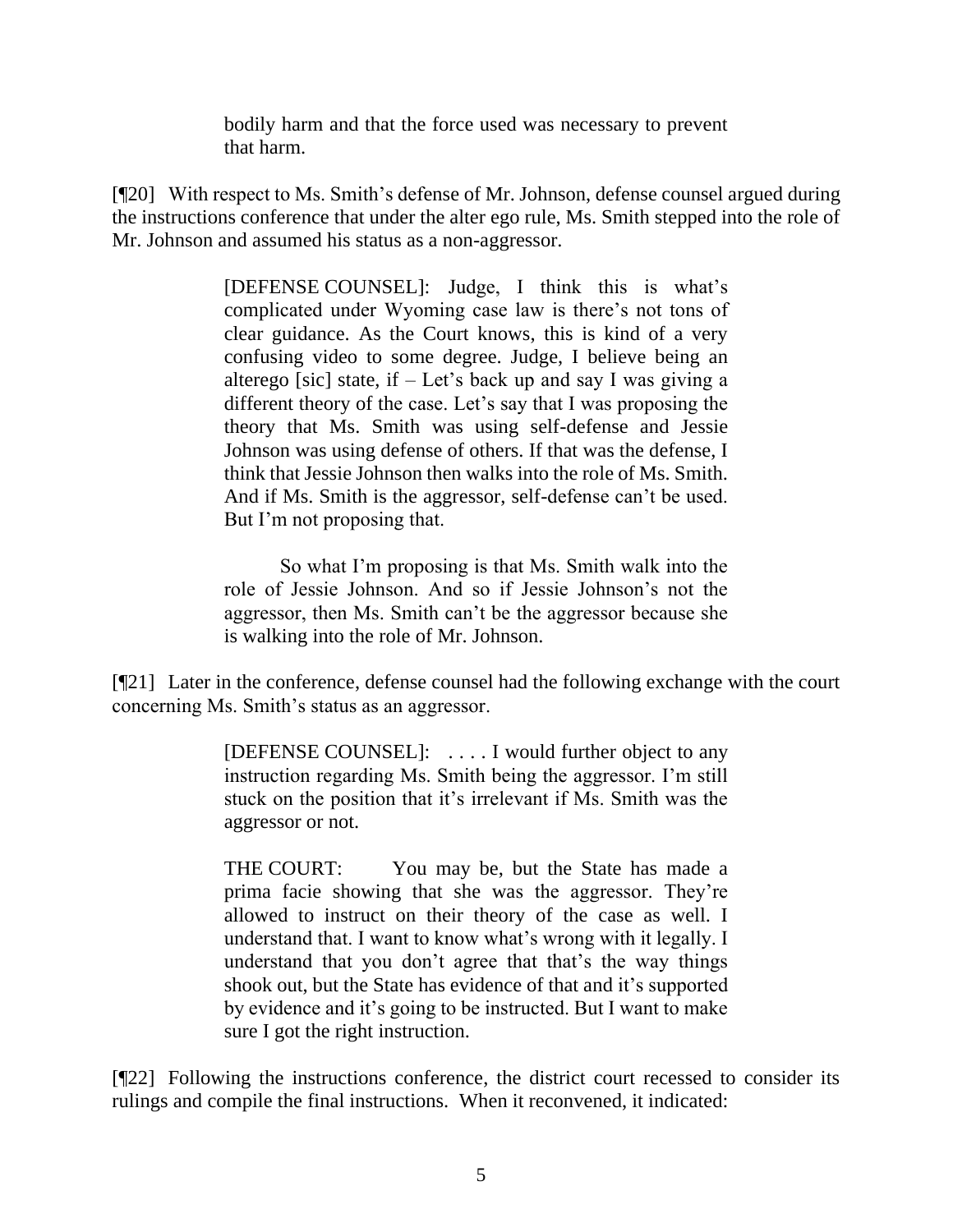THE COURT: ... First of all, I want to thank counsel for their diligent work. It's a very difficult area of the law to instruct upon. I felt like I had very good submissions, good arguments and had all the facts in front of me to be able to make what may not be a correct but at least be a learned decision.

I will not instruct on defense of others. Although the burden of proof is minimal for the defense, it is only a prima facie showing. There is not even prima facie evidence to show that the altercation in which Ms. Smith was the aggressor with Mr. Haar ever ceased. Moreover, there's no evidence to support that the right to self-defense was regained under the pattern instructions, what is necessary for those items. There's just simply no evidence to support that.

However, there is evidence to support a self-defense instruction for Ms. Smith as to regards to Mr. Johnson. Mr. Johnson was acting in self-defense. There can be no accessory before the fact as criminal liability cannot attach to something that's not a crime, and I will instruct accordingly.

[¶23] The district court then instructed the jury on Mr. Johnson's right to self-defense – the instructions focused on Mr. Johnson's reasonable and honest belief under the circumstances. As to the determination of who was an aggressor, the court instructed the jury to determine only whether Mr. Johnson or Mr. Haar was an aggressor, and whether they were mutual combatants. The jury was not instructed to determine whether Ms. Smith was an aggressor.

[¶24] The jury found Ms. Smith not guilty of the first two counts against her, accessory to second degree murder and accessory to voluntary manslaughter. It found her guilty, however, of the remaining counts, accessory to involuntary manslaughter and accessory to aggravated assault and battery. The district court sentenced her to six to eighteen years in prison on the accessory to involuntary manslaughter count and six to ten years on the accessory to aggravated assault and battery count, to be served concurrently. Ms. Smith timely appealed to this Court.<sup>2</sup>

<sup>&</sup>lt;sup>2</sup> Mr. Johnson was charged with second degree murder, voluntary manslaughter, involuntary manslaughter, and aggravated assault and battery, and was separately tried after Ms. Smith's trial. A jury acquitted him of all charges.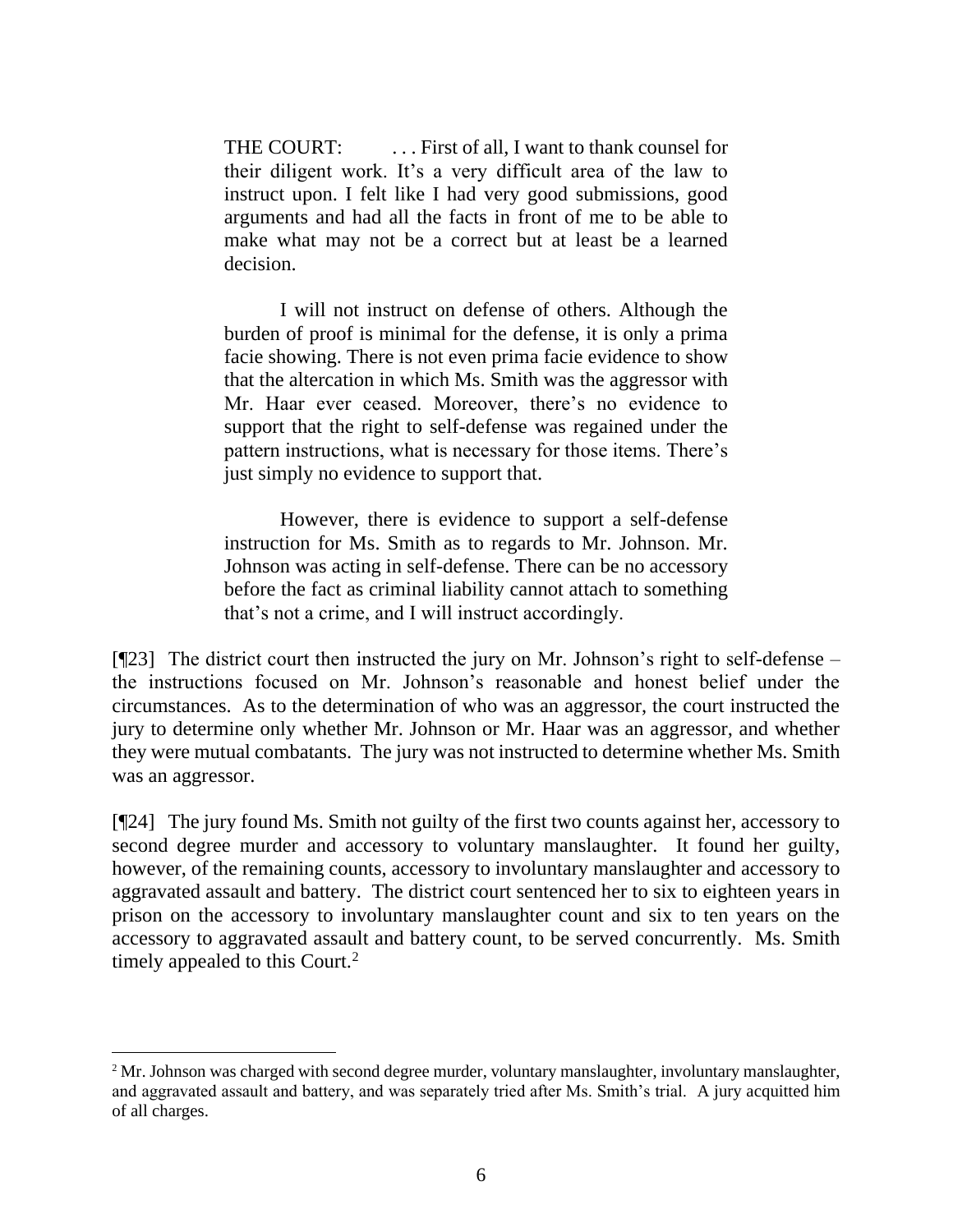#### **STANDARD OF REVIEW**

[¶25] "The failure to give an offered instruction on the law related to a theory of defense is a due process issue, which this Court reviews de novo." *Black*, ¶ 22, 464 P.3d at 579 (quoting *Hopkins v. State*[, 2019 WY 77, ¶ 18, 445 P.3d 582, 588 \(Wyo. 2019\)\)](http://www.westlaw.com/Link/Document/FullText?findType=Y&serNum=2048746660&pubNum=0004645&originatingDoc=I86a75a20a13311ea9e229b5f182c9c44&refType=RP&fi=co_pp_sp_4645_588&originationContext=document&vr=3.0&rs=cblt1.0&transitionType=DocumentItem&contextData=(sc.Search)#co_pp_sp_4645_588). "An erroneous refusal of a theory of defense instruction is 'reversible error per se.'" *Black*, ¶ 22, 464 P.3d at 579 (quoting *Swartz v. State*[, 971 P.2d 137, 139 \(Wyo. 1998\)\)](http://www.westlaw.com/Link/Document/FullText?findType=Y&serNum=1998256224&pubNum=0000661&originatingDoc=I86a75a20a13311ea9e229b5f182c9c44&refType=RP&fi=co_pp_sp_661_139&originationContext=document&vr=3.0&rs=cblt1.0&transitionType=DocumentItem&contextData=(sc.Search)#co_pp_sp_661_139). We have also said:

> Any competent evidence is sufficient to establish a defense theory even if it consists only of testimony of the defendant. *Best v. State*[, 736 P.2d 739, 745 \(Wyo. 1987\).](http://www.westlaw.com/Link/Document/FullText?findType=Y&serNum=1987059333&pubNum=0000661&originatingDoc=I86a75a20a13311ea9e229b5f182c9c44&refType=RP&fi=co_pp_sp_661_745&originationContext=document&vr=3.0&rs=cblt1.0&transitionType=DocumentItem&contextData=(sc.Search)#co_pp_sp_661_745) We view the evidence in a light favorable to the accused and the accused's testimony must be taken as entirely true to determine if the evidence is competent. *Duckett v. State*[, 966 P.2d 941, 944](http://www.westlaw.com/Link/Document/FullText?findType=Y&serNum=1998184646&pubNum=0000661&originatingDoc=I86a75a20a13311ea9e229b5f182c9c44&refType=RP&fi=co_pp_sp_661_944&originationContext=document&vr=3.0&rs=cblt1.0&transitionType=DocumentItem&contextData=(sc.Search)#co_pp_sp_661_944)  [\(Wyo. 1998\).](http://www.westlaw.com/Link/Document/FullText?findType=Y&serNum=1998184646&pubNum=0000661&originatingDoc=I86a75a20a13311ea9e229b5f182c9c44&refType=RP&fi=co_pp_sp_661_944&originationContext=document&vr=3.0&rs=cblt1.0&transitionType=DocumentItem&contextData=(sc.Search)#co_pp_sp_661_944) Even if the court deems the evidence to be weak, or unworthy of belief, the instruction must be given if a jury could reasonably conclude the evidence supports the defendant's position. *[Id](http://www.westlaw.com/Link/Document/FullText?findType=Y&serNum=1998184646&pubNum=0000661&originatingDoc=I86a75a20a13311ea9e229b5f182c9c44&refType=RP&originationContext=document&vr=3.0&rs=cblt1.0&transitionType=DocumentItem&contextData=(sc.Search))*.

*Black*, ¶ 22, 464 P.3d at 579-80 (quoting *Garza*[, ¶ 18, 458 P.3d at 1243\)](http://www.westlaw.com/Link/Document/FullText?findType=Y&serNum=2050496460&pubNum=0004645&originatingDoc=I86a75a20a13311ea9e229b5f182c9c44&refType=RP&fi=co_pp_sp_4645_1243&originationContext=document&vr=3.0&rs=cblt1.0&transitionType=DocumentItem&contextData=(sc.Search)#co_pp_sp_4645_1243).

### **DISCUSSION**

[¶26] At common law, defense of another incorporated the "alter ego rule," which provides that "[o]ne asserting the justification of defense of another steps into the position of the person defended." *Starr v. State*, 2017 WY 61, ¶ 11, 395 P.3d 180, 183 (Wyo. 2017) (quoting *Leeper v. State*[, 589 P.2d 379, 383 \(Wyo.](http://www.westlaw.com/Link/Document/FullText?findType=Y&serNum=1979104754&pubNum=0000661&originatingDoc=I5c7e7600412011e7b69fcb5ae0fb9a47&refType=RP&fi=co_pp_sp_661_383&originationContext=document&vr=3.0&rs=cblt1.0&transitionType=DocumentItem&contextData=(sc.DocLink)#co_pp_sp_661_383) 1979)). Based on this rule, Ms. Smith contends, as she did below, that whether she was an aggressor in the conflict with Mr. Haar was irrelevant because she stepped into Mr. Johnson's position when she acted to defend him. Alternatively, she argues that the evidence at trial created a disputed issue of fact as to whether she was an aggressor in the dispute with Mr. Haar or was acting in defense of Mr. Johnson throughout the conflict.

[¶27] The State does not respond to either of these arguments. It instead contends that the district court did not abuse its discretion in refusing Ms. Smith's defense of another instruction because under the alter ego rule, the instruction would have been cumulative and confusing. It argues (footnote omitted):

> In Wyoming, a defender steps into the place of the person being defended and can assert that person's right to self-defense. Because the district court instructed the jury on Johnson's right to self-defense and on the fact that Smith could not be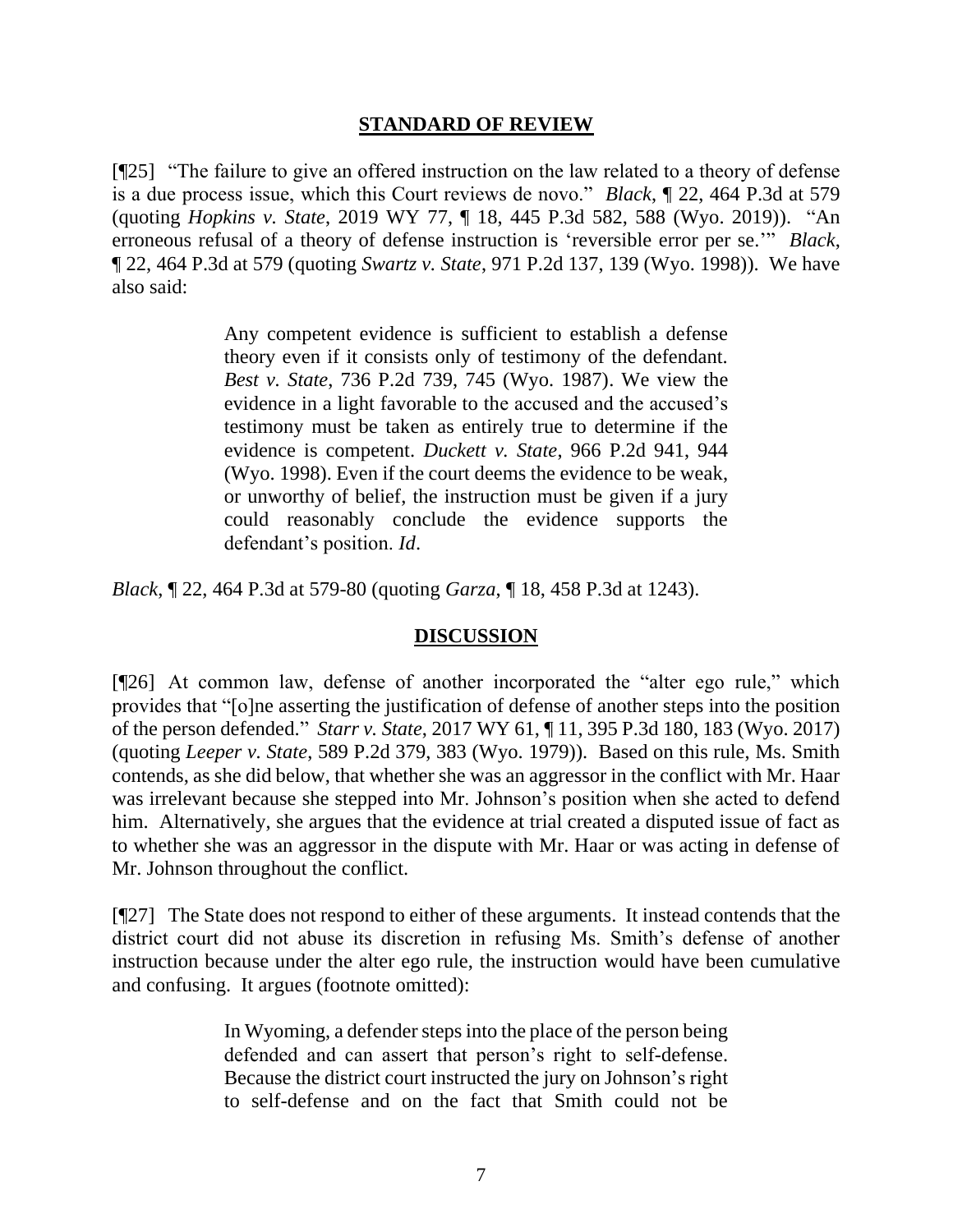convicted as an accessory if it found Johnson acted in selfdefense, the court did not err when it rejected Smith's cumulative and confusing defense of another instruction.

[¶28] In recent cases we have updated our law of self-defense and addressed confusion that has emerged in its application. *See State v. John*, 2020 WY 46, 460 P.3d 1122 (Wyo. 2020) (addressing 2018 amendments to self-defense statute that created immunity from prosecution for certain defensive acts); *Widdison v. State*, 2018 WY 18, 410 P.3d 1205 (Wyo. 2018) (addressing parameters of the castle doctrine); *Drennen v. State*, 2013 WY 118, 311 P.3d 116 (Wyo. 2013) (reviewing history of self-defense in Wyoming and correcting instructions). This case presents the first recent opportunity to do the same with respect to defense of another, so we will begin there and address the parties' arguments as we proceed.

## **I. Defense of Others and the Alter Ego Rule**

[¶29] Self-defense and defense of another were purely common law defenses until 2008, when the legislature enacted statutes to address them. *See* 2008 Wyo. Sess. Laws, ch. 109. Those statutes were most recently amended in 2018, and effective July 1, 2018, the relevant provision states:

> (a) The use of defensive force whether actual or threatened, is reasonable when it is the defensive force that a reasonable person in like circumstances would judge necessary to prevent an injury or loss, and no more, including deadly force if necessary to prevent imminent death or serious bodily injury to the person employing the deadly force or to another person. As used in this subsection, "necessary to prevent" includes a necessity that arises from an honest belief that the danger exists whether the danger is real or apparent.

Wyo. Stat. Ann. § 6-2-602 (LexisNexis 2019).<sup>3</sup>

[¶30] Since its inception, the self-defense statute has left room for the continued application of common law principles. *See* Wyo. Stat. Ann. § 6-2-601 ("The common law shall govern in all cases not governed by this article."). We have recognized, however, that "[w]hen the legislature amended [§ 6-2-602](http://www.westlaw.com/Link/Document/FullText?findType=L&pubNum=1000377&cite=WYSTS6-2-602&originatingDoc=Ie6d41570785a11eaafc9a4147037e074&refType=LQ&originationContext=document&vr=3.0&rs=cblt1.0&transitionType=DocumentItem&contextData=(sc.Search)) in 2018, it exercised its exclusive power to determine and declare what acts constitute a crime when the underlying facts implicate self-defense principles." *John*, ¶ 26, 460 P.3d at 1131. Thus, the statute governs our analysis, and only those "[c]ommon law principles consistent with the statutory language

<sup>3</sup> Before the 2018 amendments to the self-defense statute, subsection (a), as it now reads, did not exist. *See John*, ¶ 4, 460 P.3d at 1126.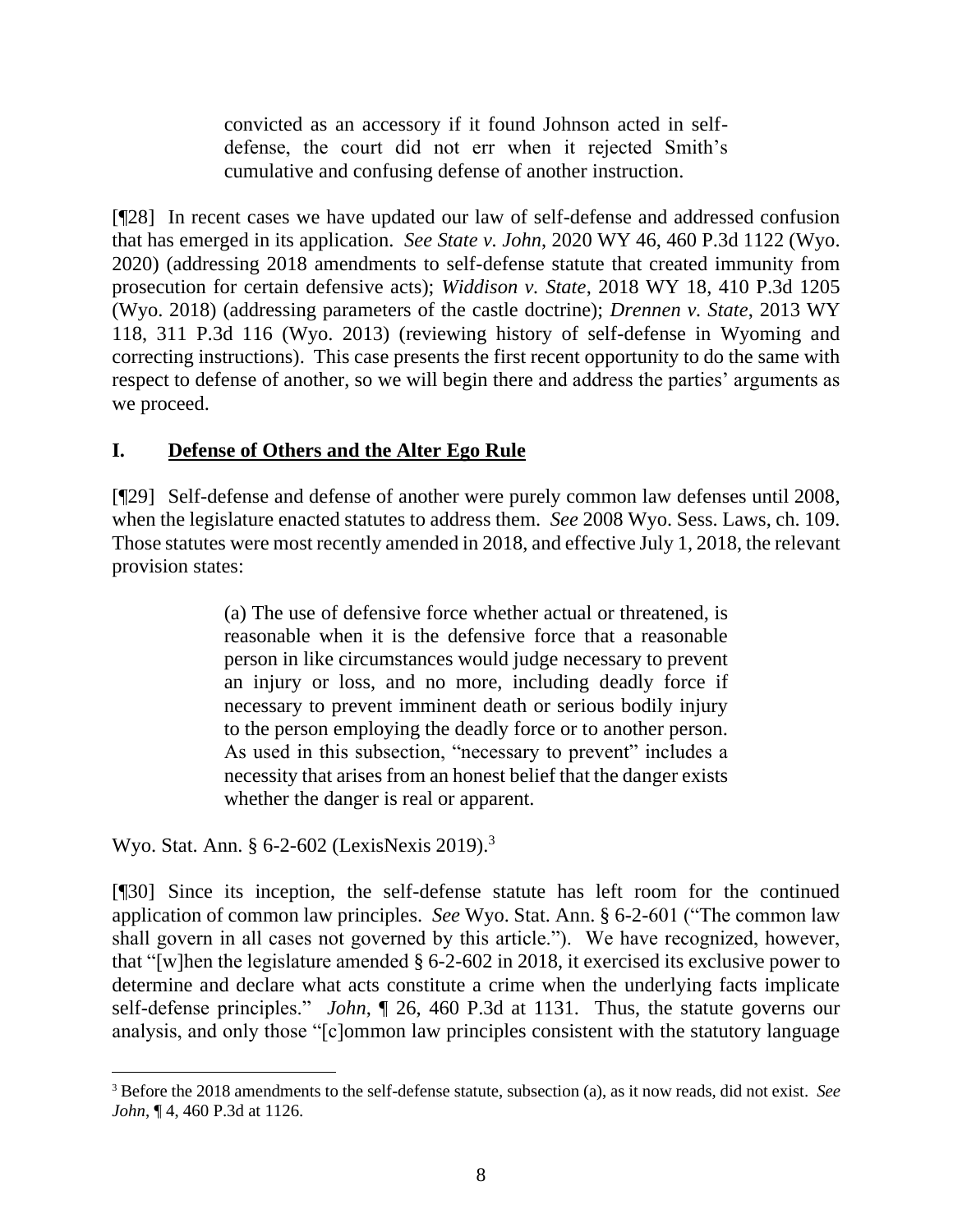may guide our application of the statutory requirements, definitions, and presumptions." *Id.* ¶ 43, 460 P.3d at 1135.

[¶31] At common law, we defined defense of another to include the alter ego rule.

*One asserting the justification of defense of another steps into the position of the person defended.* Defense of another takes its form and content from defense of self. The defender is not justified in using force unless he or she reasonably believes the person defended is in immediate danger of unlawful bodily harm, and that the force is reasonable and necessary to prevent that threat.

*Starr*, ¶ 11, 395 P.3d at 183 (quoting *Leeper*[, 589 P.2d at 383\)](http://www.westlaw.com/Link/Document/FullText?findType=Y&serNum=1979104754&pubNum=0000661&originatingDoc=I5c7e7600412011e7b69fcb5ae0fb9a47&refType=RP&fi=co_pp_sp_661_383&originationContext=document&vr=3.0&rs=cblt1.0&transitionType=DocumentItem&contextData=(sc.DocLink)#co_pp_sp_661_383) (emphasis added).

[¶32] The rule has been explained as follows:

The rule held that a person coming to the aid of another "stepped into the shoes" of the person defended, in effect becoming their alter ego. The alter ego rule was based on the premise that one can not [sic] justify the use of deadly force in self-defense if he is at fault. Therefore, if the defended person was at fault in any way, a legal fiction "imputed" knowledge of that fault to the intervenor. If the defended person, by his own actions, lost the right of self-defense, then consequently, the intervenor's right to argue justifiable homicide was also negated.

Marco F. Bendinelli & James T. Edsall, *Defense of Others: Origins, Requirements, Limitations and Ramifications*, 5 Regent U. L. Rev. 153, 157 (1995) (footnotes omitted).

[¶33] Under the alter ego rule, "anyone venturing to render assistance in the defense of a third person [would do] so at his own peril." Bendinelli, *supra*, at 158 (internal quotation marks omitted); *see also Leeper*, 589 P.2d at 383 ("As the rights of the defender are coterminous with the right of the defense of self, and as one who initiated a battle had no right to self-defense absent abandonment, withdrawal or retreat available or communicated, one who defends an aggressor does so at his or her peril."). Because of its imputation of knowledge to the defender, the rule has been criticized as "repugnant to the fundamental principle of Anglo-American criminal jurisprudence . . . that the defendant must be shown to have a mens rea, or guilty intent." Bendinelli, *supra*, at 160. Others have criticized it because it discourages an onlooker from coming to the aid of one being violently assaulted for fear of "legal peril." *Id*. at 159; *see also Alexander v. State*, 447 A.2d 880, 881 (Md. Ct. Spec. App. 1982). Consequently, nearly all jurisdictions have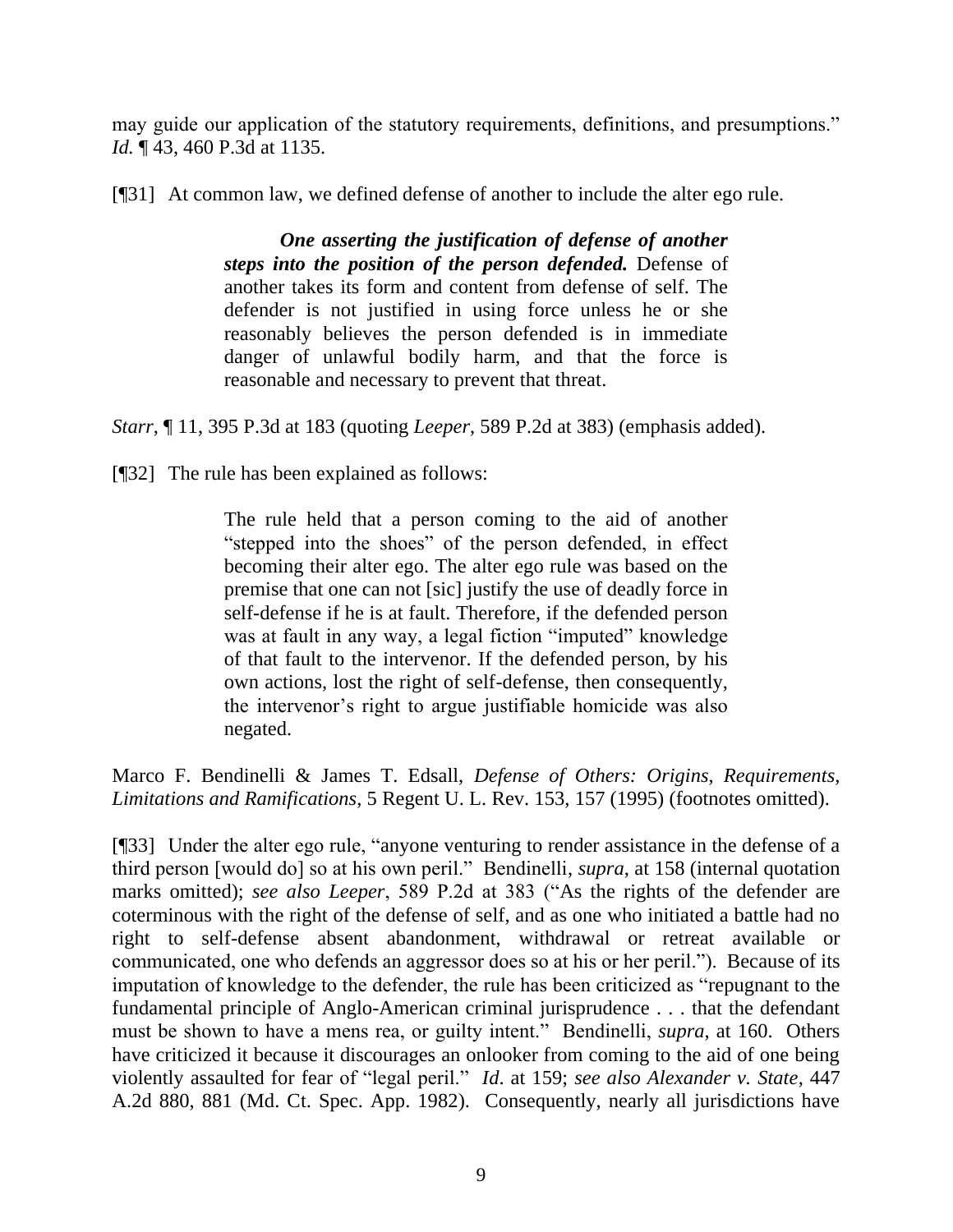abandoned the rule in favor of standards that "allow exculpation based upon the intervenor's reasonable belief that his defensive action was required." Bendinelli, *supra*, at 159-60.

[¶34] We now join those jurisdictions that have abandoned the alter ego rule. While we agree with the stated policy considerations against it, we more importantly conclude that the rule is incompatible with the Wyoming Criminal Code. First, it conflicts with the code's abolition of all common law crimes. *See* Wyo. Stat. Ann. § 6-1-102(a) ("Commonlaw crimes are abolished. No conduct constitutes a crime unless it is described as a crime in this act or in another statute of this state."). None of our code's crimes against persons purports to criminalize conduct based on imputed knowledge, but the alter ego rule is a common law rule that effectively does just that. *See generally* Wyo. Stat. Ann. § 6-2-101, *et seq*.; *State v. Cook*, 515 S.E.2d 127, 135 (W. Va. 1999) ("The alter ego rule worked a considerable hardship upon defendants who unknowingly intervened to aid third parties who were not privileged to use self-defense. In such situations, the intervenor was criminally liable for any injury or death he or she caused."). More specifically, however, the rule runs counter to our self-defense statute. *See* Wyo. Stat. Ann. § 6-2-602(a).

[¶35] Section 602(a) looks to what a reasonable person in like circumstances would judge necessary to prevent injury or loss, and to "an *honest belief* that the danger exists whether the danger is real or apparent." Wyo. Stat. Ann.  $\S$  6-2-602(a). This language requires consideration of what the defender reasonably and honestly believed, which is a focus entirely inconsistent with imputed knowledge.

> The majority of the states have abandoned the alter ego rule by statute, adopting a standard which examines the reasonableness of an intervenor's belief that his action was necessary and prompted by an imminent threat of danger. Under this standard, the intervenor who makes a mistake as to one of the other requirements of the defense may still be exculpated, provided that he had a reasonable belief that those conditions existed. The reasonableness of the actor's belief is the critical factor. If the intervenor is unreasonable in forming his belief, irrespective of whether the other conditions are met, he will be without a justification defense.

Bendinelli, *supra*, at 174; *see also Grant v. State*, 266 So.3d 203, 207 (Fla. Dist. Ct. App. 2019) ("Florida, . . . like nearly all American jurisdictions, abandoned the common law alter ego rule long ago by adopting a 'reasonable belief' standard."); *State v. Mayo*, 113 A.3d 250, 259 (N.H. 2015) ("[The statute's] reasonableness language is fundamentally different from the alter-ego rule, which is not based upon the actor's subjective perception and objectively reasonable perception of the circumstances, but instead is based upon whether the actor was factually correct in his assessment of the circumstances."); *Cook*,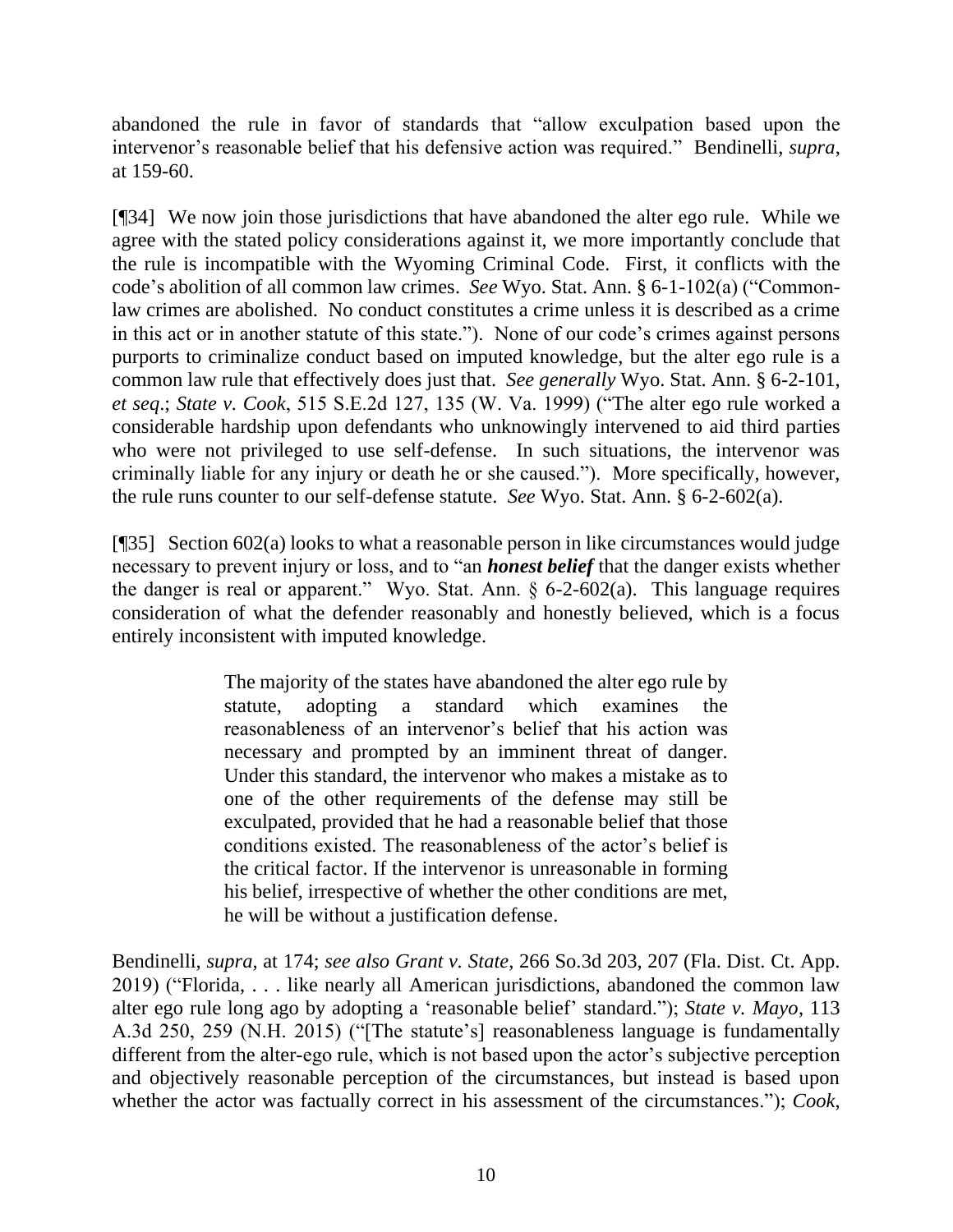515 S.E.2d at 137 ("The 'reasonable belief' standard of intervention emphasizes what the intervenor believes about the circumstances, as opposed to what are the actual circumstances."); *Morris v. State*, 405 So.2d 81, 83 (Ala. Crim. App. 1981) ("The test 'reasonably believes' shifts the emphasis to defendant's reliance on reasonable appearances rather than exposing him to the peril of defending another where appearances were deceiving and there was no actual imminent danger.").

[¶36] This is not to say that we are altogether abandoning our common law guidance on defense of another. Once the alter ego rule is stripped from the common law definition, nothing else in that definition conflicts with section 602(a). We thus adhere to the following as relevant to determining when defense of another is appropriately asserted:

> Defense of another takes its form and content from defense of self. The defender is not justified in using force unless he or she reasonably believes the person defended is in immediate danger of unlawful bodily harm, and that the force is reasonable and necessary to prevent that threat.

*Starr*, ¶ 11, 395 P.3d at 183 (quoting *Leeper*, 589 P.2d at 383).

[¶37] This means that if the person on whose behalf the defender intervenes was an initial aggressor or otherwise ineligible to assert a claim of self-defense, the defender may likewise be precluded from asserting defense of another. Whether that is the case, however, depends on the reasonable and honest belief of the defender, which is based on the defender's perception as opposed to actual circumstances unknown to the defender. Another court explained:

> If an actor knew or should have known that the third person was the initial aggressor or provoker, then the jury may determine that the actor's use of force against the victim in defense of the third person was not justified because, under those circumstances, the victim's use of force against the third person may not have been *unlawful.* In that situation, the victim may have been *lawfully* using force to defend himself from the third person. However, if the actor neither believed nor reasonably should have believed that the third person was the initial aggressor or provoker, then—assuming all other conditions of the defense also are met—the jury may determine that his use of force against the victim in defense of the third person was reasonable, and thus justifiable, even if the third person actually was the initial aggressor or provoker.

*Mayo*, 113 A.3d at 260.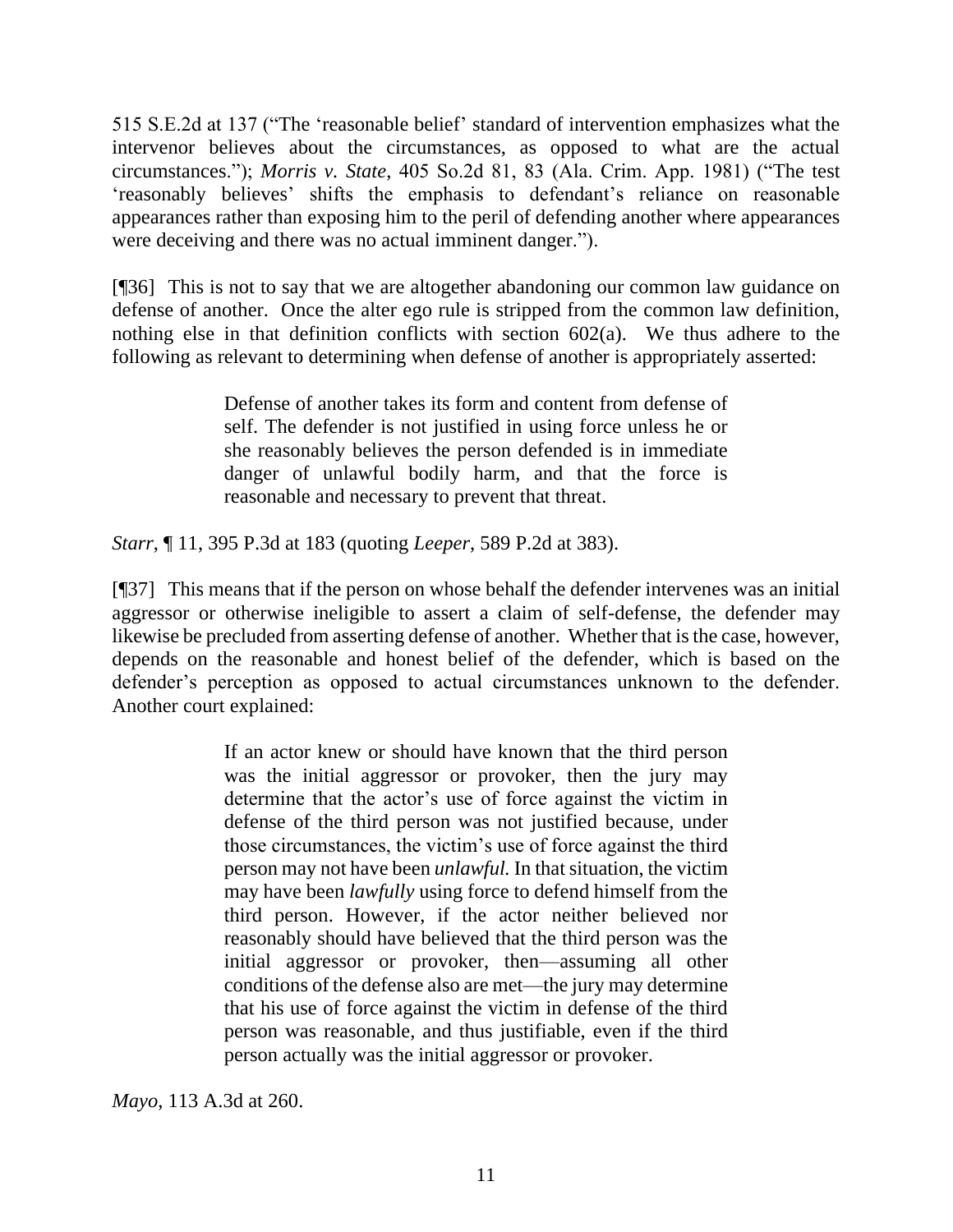[¶38] The record in this case illustrates how the focus on a defender's reasonable and honest belief could play out under these circumstances. The jury rejected Ms. Smith's claim that Mr. Johnson was himself acting in self-defense, but we do not know why. It may have found that he was an initial aggressor or that he and Mr. Haar were mutual combatants. If that were the case, the question as to Ms. Smith would be whether she knew or should have known.

[¶39] Alternatively, the jury may have concluded that Mr. Johnson was neither an initial aggressor nor a mutual combatant, but that he used unjustified force in restraining Mr. Haar. In that regard, the State presented the testimony of Steve Colling, Mr. Johnson's high school wrestling coach. Mr. Colling testified that he did not coach his wrestlers to use a chokehold because it would result in a penalty and was "dangerous and could hurt somebody." While a jury finding that Mr. Johnson used an unreasonable level of force would preclude his assertion of self-defense, that finding would not necessarily preclude Ms. Smith from asserting that she was engaged in defense of another. The question would again be whether Ms. Smith knew or should have known that she was aiding Mr. Johnson in the use of unreasonable force.

[¶40] Our current self-defense statute mandates this shift in focus. While the right to selfdefense of the person defended remains relevant, it is no longer the law in this state that a defender's right to act depends solely on the rights of the person defended. For this reason, we reject the State's argument that the district court's decision may be upheld based on application of the alter ego rule.

[¶41] Having concluded that the alter ego rule no longer applies in this state, we turn to whether the initial aggressor rule applies to one asserting defense of another.

## **II. Initial Aggressor Rule**

[¶42] This Court has long adhered to the common law rule that an initial aggressor, one who provokes a conflict, must withdraw from that conflict before he or she will be entitled to assert a claim of self-defense. *See Drennen*, ¶ 24, 311 P.3d at 125-26; *State v. Flory*, 40 Wyo. 184, 276 P. 458, 462 (1929). The rule is stated as follows:

> Generally, the right to use self-defense is not available to an aggressor who provokes the conflict. However, if one provokes a conflict but thereafter withdraws in good faith and informs the adversary by words or actions of the desire to end the conflict and is thereafter pursued, that person then has the same right of self-defense as any other person. The person is justified in using force to the same extent that any other person would be who was acting in self-defense.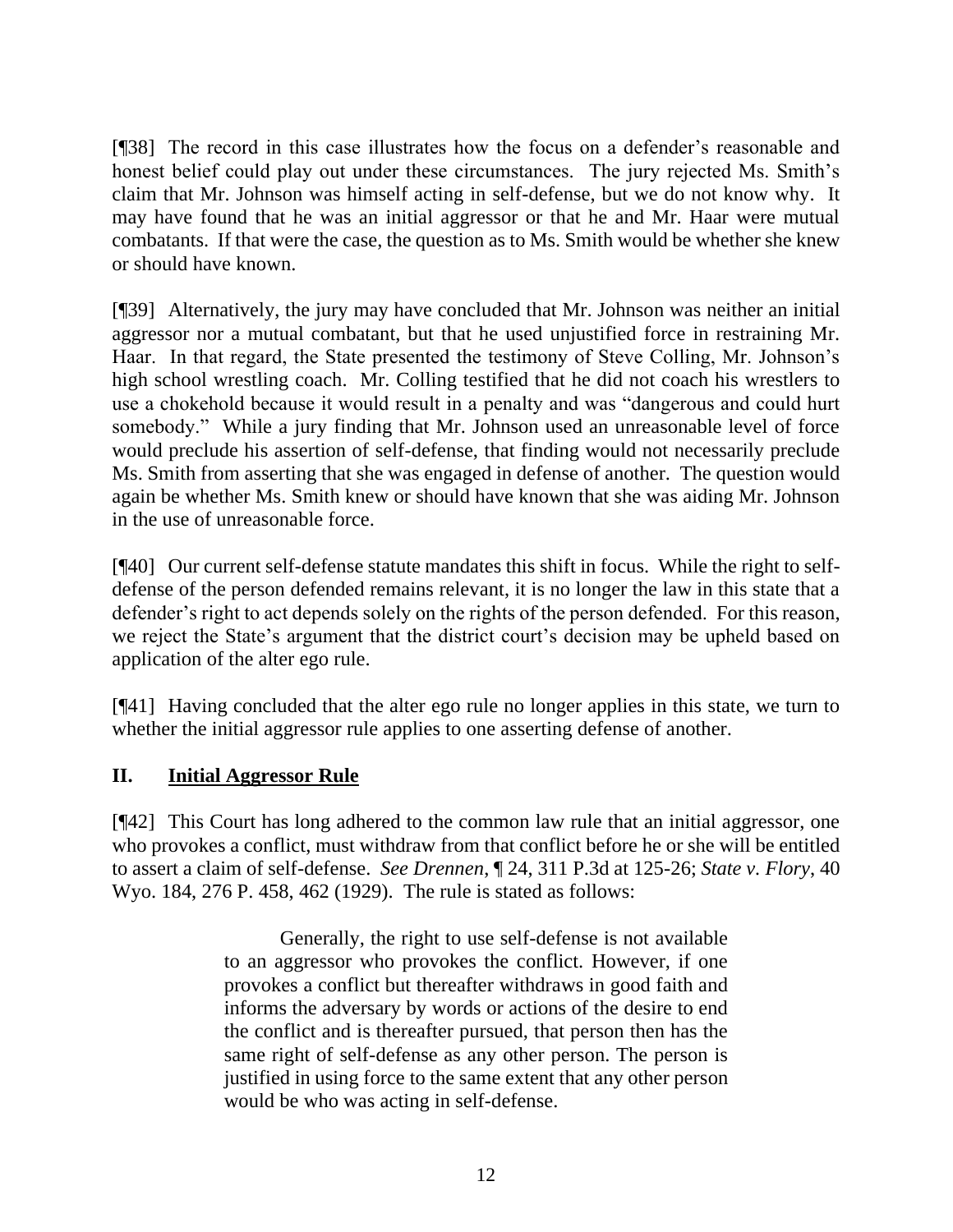*Farrow v. State*, 2019 WY 30, ¶ 31, 437 P.3d 809, 819 (Wyo. 2019) (quoting with approval Wyo. Crim. Pattern Jury Instr. 8.03A).

[¶43] As discussed above, although defense of another is not purely dependent on the selfdefense rights of the one defended, it nonetheless "takes its form and content from defense of self." *Starr*, ¶ 11, 395 P.3d at 183 (quoting *Leeper*[, 589 P.2d at 383\).](http://www.westlaw.com/Link/Document/FullText?findType=Y&serNum=1979104754&pubNum=0000661&originatingDoc=I5c7e7600412011e7b69fcb5ae0fb9a47&refType=RP&fi=co_pp_sp_661_383&originationContext=document&vr=3.0&rs=cblt1.0&transitionType=DocumentItem&contextData=(sc.DocLink)#co_pp_sp_661_383) That being the case, the rules applicable to self-defense are likewise applicable to defense of another. *Smith v. State*, 773 P.2d 139, 142 (Wyo. 1989) ("In the alternate situation wherein there are an assailant, a defendant, and a defender—i.e., defense of another—the standards are not changed."). This means that the initial aggressor rule continues to apply unless the rule conflicts with our self-defense statute. *John*, ¶ 43, 460 P.3d at 1135 ("Common law principles consistent with the statutory language may guide our application of the statutory requirements, definitions, and presumptions . . . .").

[¶44] We find nothing in the self-defense statute that would preclude application of the initial aggressor rule to one asserting defense of another. The statute sets identical requirements for self-defense and defense of another, and it expressly recognizes the initial aggressor rule in addressing the duty to retreat. *See* Wyo. Stat. Ann. § 6-2-602(e) ("A person who is attacked in any place where the person is lawfully present shall not have a duty to retreat before using reasonable defensive force pursuant to subsection (a) of this section provided that he is not the initial aggressor and is not engaged in illegal activity."). Moreover, we have continued to recognize the initial aggressor rule in the wake of the 2018 amendments to the statute. *See John*, ¶ 54, 460 P.3d at 1137; *Farrow*, ¶ 31, 437 P.3d at 819. For these reasons, the initial aggressor rule applies when defense of another is asserted.

[¶45] We note also that even if the alter ego rule were to remain the law in this state, we would reject Ms. Smith's argument that whether she was or was not an initial aggressor was irrelevant. Her suggestion is that because Mr. Johnson was not an aggressor, she, as his defender, stepped into his shoes and took on his role as a non-aggressor. This has never, however, been how the alter ego rule operated. The rule restricted defense of another. It did not broaden the defense by allowing a person to create a conflict and then avoid culpability for that instigation by acting in defense of another. Our law is clear that whether asserting defense of self or of another, one is not justified in using force to defend against a conflict of her own making unless she first withdraws from the conflict.

[¶46] With these considerations in mind, we turn to our review of the district court's refusal of Ms. Smith's theory of defense instruction.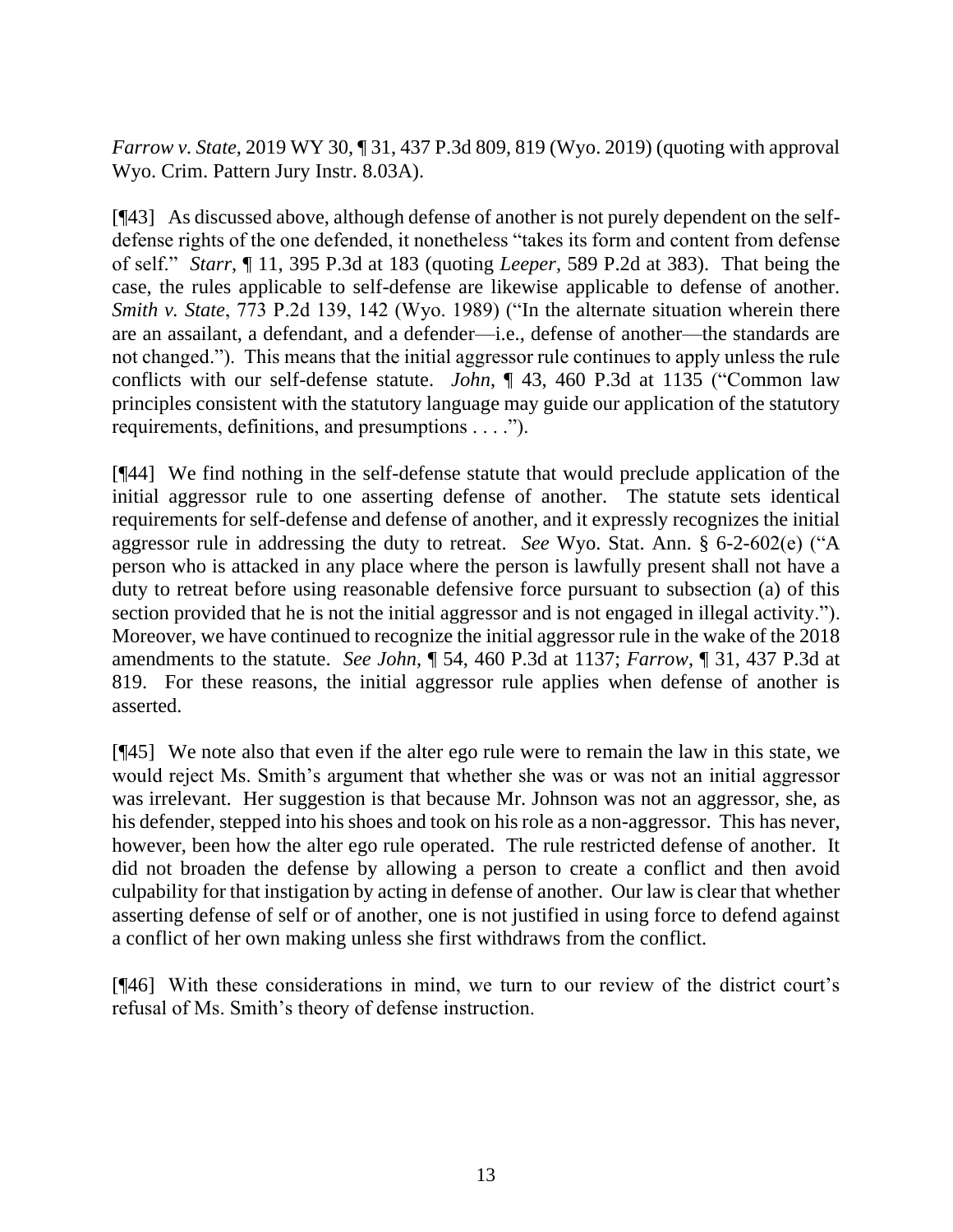## **III. District Court's Refusal of Defense of Another Instruction**

[¶47] The district court found that Ms. Smith was the aggressor in her conflict with Mr. Haar and that she never withdrew from being the aggressor. Because an aggressor may not assert defense of another without first withdrawing from the conflict, the court concluded that Ms. Smith had not made a prima facie showing to support her theory of defense instruction. The question Ms. Smith raises on appeal is whether the evidence conclusively established that she was an aggressor or whether the question was one for the jury.

[¶48] Before reviewing the evidence on this question, we will first address Ms. Smith's failure to argue it below in support of her theory of defense instruction. We will then turn to our review of the evidence in support of Ms. Smith's defense of another instruction, beginning with the evidence bearing on whether she was an initial aggressor, and concluding with the evidence bearing more specifically on her claim that she had to act in defense of Mr. Johnson. Finally, we will address the State's argument that a defense of another instruction would have confused the jury.

## **A. Ms. Smith's New Argument on Appeal**

[¶49] We normally do not consider arguments made for the first time on appeal.

This Court "strongly adheres" to the rule "that it will not address issues that were not properly raised before the district court." *[Courtenay C. & Lucy Patten Davis Found. v. Colorado](http://www.westlaw.com/Link/Document/FullText?findType=Y&serNum=2032830310&pubNum=0004645&originatingDoc=I8bd81b00550311eab6f7ee986760d6bc&refType=RP&fi=co_pp_sp_4645_1126&originationContext=document&vr=3.0&rs=cblt1.0&transitionType=DocumentItem&contextData=(sc.Search)#co_pp_sp_4645_1126)  State Univ. Research Found.*[, 2014 WY 32, ¶ 36, 320 P.3d](http://www.westlaw.com/Link/Document/FullText?findType=Y&serNum=2032830310&pubNum=0004645&originatingDoc=I8bd81b00550311eab6f7ee986760d6bc&refType=RP&fi=co_pp_sp_4645_1126&originationContext=document&vr=3.0&rs=cblt1.0&transitionType=DocumentItem&contextData=(sc.Search)#co_pp_sp_4645_1126)  [1115, 1126 \(Wyo. 2014\)](http://www.westlaw.com/Link/Document/FullText?findType=Y&serNum=2032830310&pubNum=0004645&originatingDoc=I8bd81b00550311eab6f7ee986760d6bc&refType=RP&fi=co_pp_sp_4645_1126&originationContext=document&vr=3.0&rs=cblt1.0&transitionType=DocumentItem&contextData=(sc.Search)#co_pp_sp_4645_1126) (citation omitted); *[Davis v. City of](http://www.westlaw.com/Link/Document/FullText?findType=Y&serNum=2004343473&pubNum=0004645&originatingDoc=I8bd81b00550311eab6f7ee986760d6bc&refType=RP&fi=co_pp_sp_4645_490&originationContext=document&vr=3.0&rs=cblt1.0&transitionType=DocumentItem&contextData=(sc.Search)#co_pp_sp_4645_490)  Cheyenne*[, 2004 WY 43, ¶ 26, 88 P.3d 481, 490 \(Wyo. 2004\).](http://www.westlaw.com/Link/Document/FullText?findType=Y&serNum=2004343473&pubNum=0004645&originatingDoc=I8bd81b00550311eab6f7ee986760d6bc&refType=RP&fi=co_pp_sp_4645_490&originationContext=document&vr=3.0&rs=cblt1.0&transitionType=DocumentItem&contextData=(sc.Search)#co_pp_sp_4645_490) "We recognize only two exceptions to that rule: when the issue raises jurisdictional questions or it is of such a fundamental nature that it must be considered." *Davis*[, ¶ 26, 88 P.3d at 490.](http://www.westlaw.com/Link/Document/FullText?findType=Y&serNum=2004343473&pubNum=0004645&originatingDoc=I8bd81b00550311eab6f7ee986760d6bc&refType=RP&fi=co_pp_sp_4645_490&originationContext=document&vr=3.0&rs=cblt1.0&transitionType=DocumentItem&contextData=(sc.Search)#co_pp_sp_4645_490) "[I]t is unfair to reverse a ruling of a trial court for reasons that were not presented to it, whether it be legal theories or issues never formally raised in the pleadings nor argued to the trial court." *[Basic Energy Servs., L.P. v. Petroleum Res. Mgmt.,](http://www.westlaw.com/Link/Document/FullText?findType=Y&serNum=2036063844&pubNum=0004645&originatingDoc=I8bd81b00550311eab6f7ee986760d6bc&refType=RP&fi=co_pp_sp_4645_791&originationContext=document&vr=3.0&rs=cblt1.0&transitionType=DocumentItem&contextData=(sc.Search)#co_pp_sp_4645_791)  Corp.*[, 2015 WY 22, ¶ 28, 343 P.3d 783, 791 \(Wyo. 2015\)](http://www.westlaw.com/Link/Document/FullText?findType=Y&serNum=2036063844&pubNum=0004645&originatingDoc=I8bd81b00550311eab6f7ee986760d6bc&refType=RP&fi=co_pp_sp_4645_791&originationContext=document&vr=3.0&rs=cblt1.0&transitionType=DocumentItem&contextData=(sc.Search)#co_pp_sp_4645_791) (citations omitted).

*Four B Prop., LLC v. Nature Conservancy*, 2020 WY 24, ¶ 69, 458 P.3d 832, 849 (Wyo. 2020).

[¶50] Defense counsel clearly offered defense of another as a theory of Ms. Smith's defense, and he argued to the district court that Ms. Smith should not be treated as an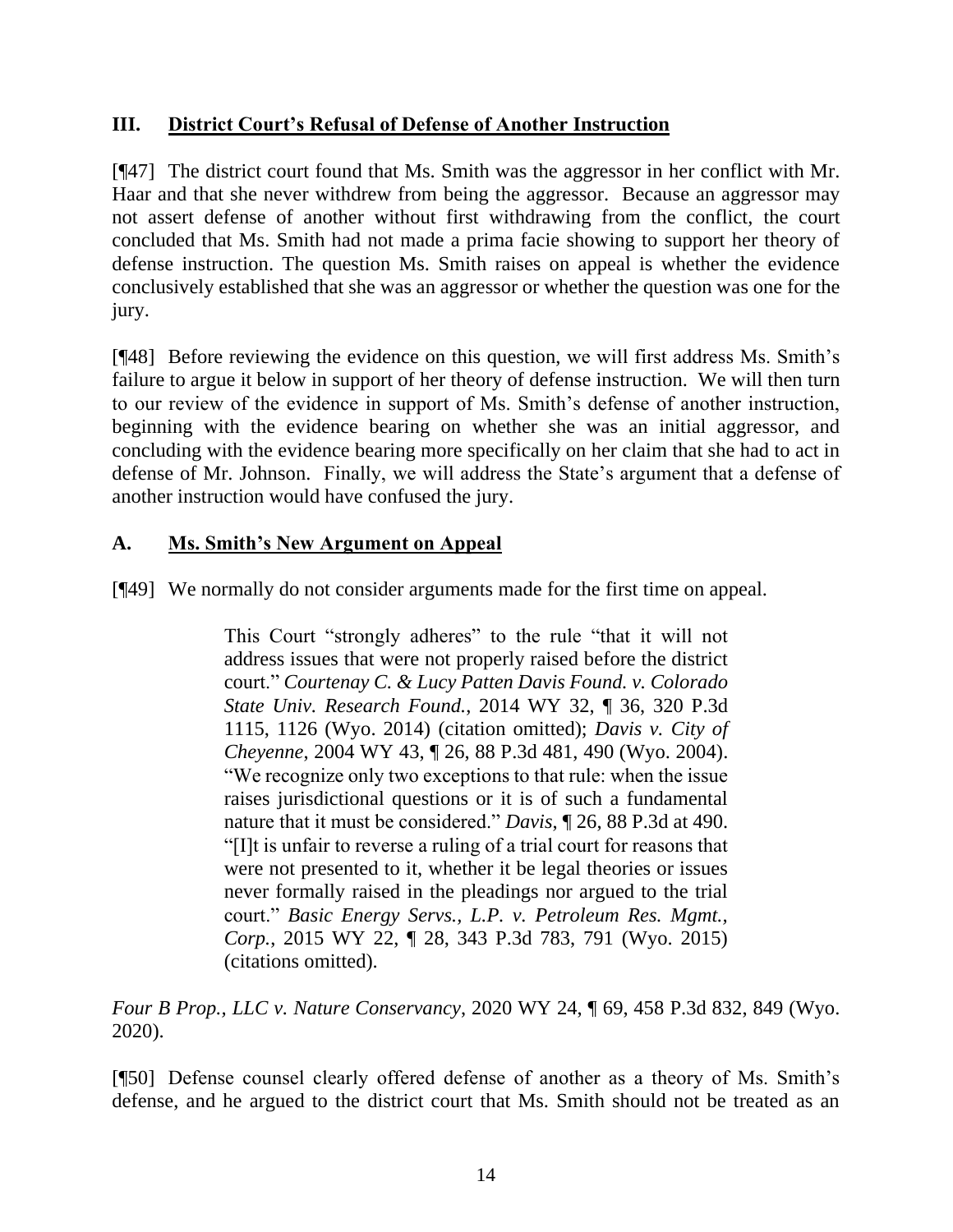aggressor for purposes of that defense. What defense counsel did not argue, but now argues on appeal, is that the jury should have been instructed to determine whether Ms. Smith was an aggressor, or whether she was instead acting in defense of Mr. Johnson throughout the entirety of her physical altercation with Mr. Haar. Ms. Smith's argument is thus new on appeal.

[¶51] We nonetheless conclude that it is appropriate to consider Ms. Smith's reframed argument. First, since the right to a theory of defense instruction is "so important" that the erroneous refusal of one is reversible error per se, we consider the argument to be of a fundamental nature. *Black*, ¶ 22, 464 P.3d at 579 (quoting *[United States v. Ortiz](http://www.westlaw.com/Link/Document/FullText?findType=Y&serNum=1986154875&pubNum=0000350&originatingDoc=I86a75a20a13311ea9e229b5f182c9c44&refType=RP&fi=co_pp_sp_350_1163&originationContext=document&vr=3.0&rs=cblt1.0&transitionType=DocumentItem&contextData=(sc.Search)#co_pp_sp_350_1163)*, 804 F.2d [1161, 1163-64 \(10th Cir. 1986\)\)](http://www.westlaw.com/Link/Document/FullText?findType=Y&serNum=1986154875&pubNum=0000350&originatingDoc=I86a75a20a13311ea9e229b5f182c9c44&refType=RP&fi=co_pp_sp_350_1163&originationContext=document&vr=3.0&rs=cblt1.0&transitionType=DocumentItem&contextData=(sc.Search)#co_pp_sp_350_1163). Additionally, the record is fully developed as to whether Ms. Smith was an aggressor or a defender, so the question is otherwise properly before us. *See Davis v. State*, 2018 WY 40, ¶ 34, 415 P.3d 666, 678 (Wyo. 2018) (noting the Court will not consider a new issue on appeal where it is not properly developed for review). Finally, the alter ego rule, which we now hold is no longer the law in this state, undoubtedly contributed to the confusion in defense counsel's arguments.

# **B. Ms. Smith's Status as Initial Aggressor**

[¶52] In defining the term "initial aggressor," we have said that "[s]ome sort of physical aggression or a threat of imminent use of deadly force is required before a person will be considered an aggressor. Verbal provocation without more is generally insufficient[.]" *Widdison*, ¶¶ 35-36, 410 P.3d at 1216-17. Additionally, it is not always the case that the first person in a conflict to use physical force is necessarily the initial aggressor. As one court explained:

> [A] person may respond with physical force to a reasonably perceived threat of physical force without becoming the initial aggressor and forfeiting the defense of self-defense. Otherwise, in order to avoid being labeled the aggressor, a person would have to stand by meekly and wait until an assailant struck the first blow before responding.

*State v. Jones*, 128 A.3d 431, 452 (Conn. 2015) (quoting *State v. Jiminez*, 636 A.2d 782, 785-86 (Conn. 1994)); *see also State v. Espinosa*, 438 P.3d 582, 587 (Wash. Ct. App. 2019) (holding that whether firing of shot into air was first aggressor act or defense of others was a jury question); *People v. Silva*, 987 P.2d 909, 916 (Colo. Ct. App. 1999) ("person may respond with physical force to reasonably perceived threat of physical force without being the initial aggressor") (citation omitted).

[¶53] In keeping with our focus on the defender's reasonable and honest perception of an event, it is also important to consider an actor's intent and reasonable expectations. *See Cavaness v. State*, 358 P.2d 355, 357-58 (Wyo. 1961) ("[A] personal affront of such serious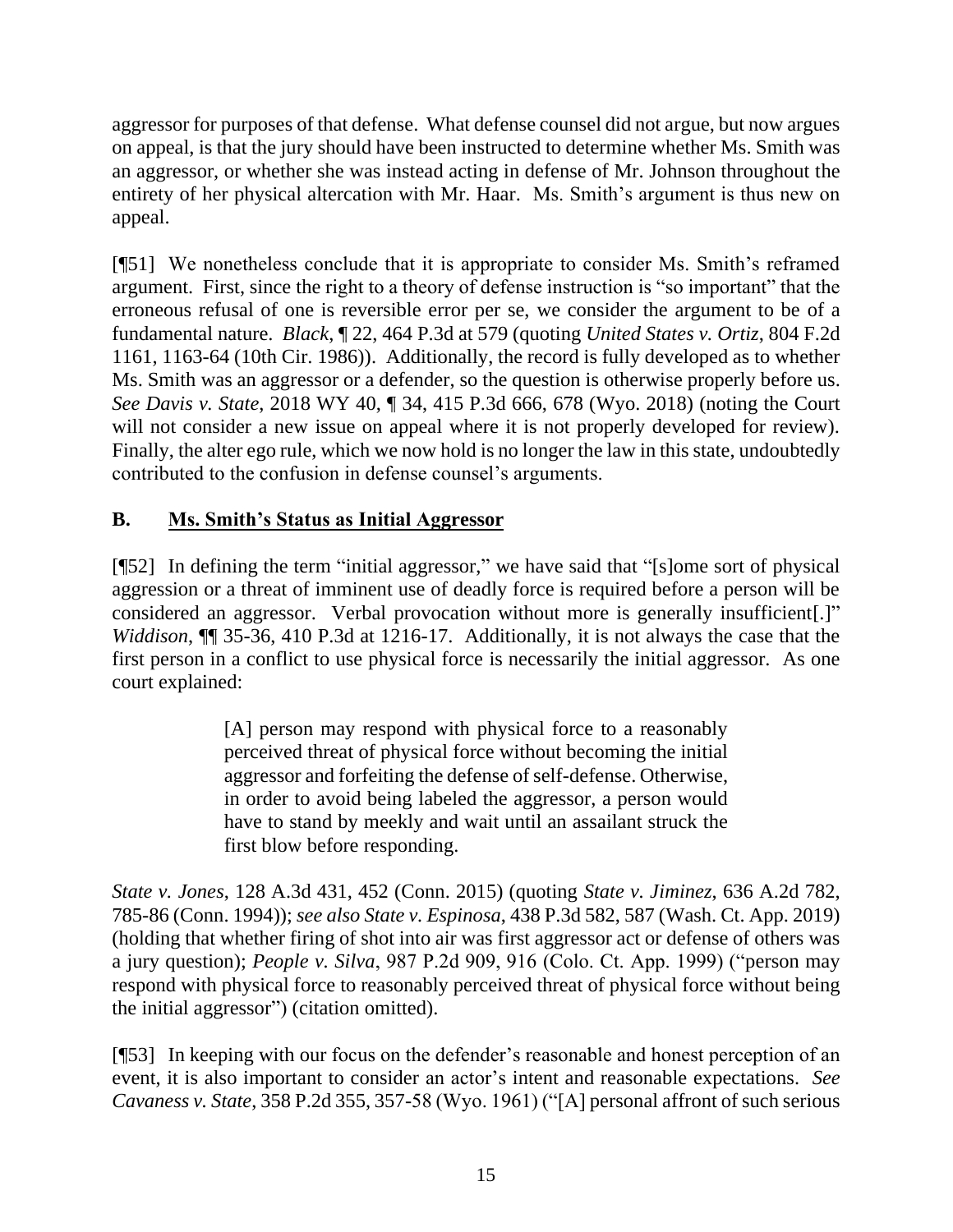character as to be reasonably calculated to provoke a dangerous assault from another is generally deemed sufficient to authorize a jury to deny the ordinary right of self-defense."); *State v. Bristol*, 53 Wyo. 304, 84 P.2d 757, 763 (1938) ("The accused must willingly and knowingly have used some language or have done some act after meeting his antagonist, reasonably calculated to lead to an affray or deadly conflict[.]"). Another court has explained:

> However, "[n]ot every act of a defendant will make him or her an aggressor. It is the character of the act coupled with the intent of the defendant that determines whether the defendant is the aggressor." *State v. McGee*[, 51,977, p. 12 \(La.App. 2 Cir.](http://www.westlaw.com/Link/Document/FullText?findType=Y&serNum=2047915488&pubNum=0004362&originatingDoc=I5cf5e7206c3411eab47fc33bf795b230&refType=RP&fi=co_pp_sp_4362_12&originationContext=document&vr=3.0&rs=cblt1.0&transitionType=DocumentItem&contextData=(sc.Keycite)#co_pp_sp_4362_12)  [4/3/19\),](http://www.westlaw.com/Link/Document/FullText?findType=Y&serNum=2047915488&pubNum=0004362&originatingDoc=I5cf5e7206c3411eab47fc33bf795b230&refType=RP&fi=co_pp_sp_4362_12&originationContext=document&vr=3.0&rs=cblt1.0&transitionType=DocumentItem&contextData=(sc.Keycite)#co_pp_sp_4362_12) writ denied, [19-761 \(La. 11/19/19\), 282 So.3d 1066](http://www.westlaw.com/Link/Document/FullText?findType=Y&serNum=2049650666&pubNum=0003926&originatingDoc=I5cf5e7206c3411eab47fc33bf795b230&refType=RP&originationContext=document&vr=3.0&rs=cblt1.0&transitionType=DocumentItem&contextData=(sc.Keycite)) (citing *State v. Spivey*[, 38,243 \(La. App. 2 Cir. 5/12/04\), 874](http://www.westlaw.com/Link/Document/FullText?findType=Y&serNum=2004485762&pubNum=0000735&originatingDoc=I5cf5e7206c3411eab47fc33bf795b230&refType=RP&originationContext=document&vr=3.0&rs=cblt1.0&transitionType=DocumentItem&contextData=(sc.Keycite))  [So.2d 352\)](http://www.westlaw.com/Link/Document/FullText?findType=Y&serNum=2004485762&pubNum=0000735&originatingDoc=I5cf5e7206c3411eab47fc33bf795b230&refType=RP&originationContext=document&vr=3.0&rs=cblt1.0&transitionType=DocumentItem&contextData=(sc.Keycite)). Further, "[t]he act of aggression which would thereafter preclude asserting the right of self-defense must be such that the response elicited from the victim by the aggressive act can be termed a reasonable response to that act." *State v. Gonday*[, 442 So.2d 703, 706 \(La.App. 1 Cir. 1983\).](http://www.westlaw.com/Link/Document/FullText?findType=Y&serNum=1983154193&pubNum=0000735&originatingDoc=I5cf5e7206c3411eab47fc33bf795b230&refType=RP&fi=co_pp_sp_735_706&originationContext=document&vr=3.0&rs=cblt1.0&transitionType=DocumentItem&contextData=(sc.Keycite)#co_pp_sp_735_706) For example, "[i]f a defendant curses a victim and the victim pulls a gun to kill the defendant certainly the defendant is not precluded by the original aggressive act of cursing from killing the victim in order to save his own life" and thus "[u]nder these circumstances the victim's response to the aggressive act would be unreasonable." *[Id](http://www.westlaw.com/Link/Document/FullText?findType=Y&serNum=1983154193&pubNum=0000735&originatingDoc=I5cf5e7206c3411eab47fc33bf795b230&refType=RP&originationContext=document&vr=3.0&rs=cblt1.0&transitionType=DocumentItem&contextData=(sc.Keycite))*.

*State v. Brister*, 297 So.3d 992, 1007 (La. Ct. App. 2020); *see also Taylor v. State*, 287 So.3d 202, 206 (Miss. 2020) ("The unlawful act must be one that is calculated and intended to provoke a difficulty or encounter wherein the accused is afforded the opportunity to and does slay his adversary[.]") (quoting *Patrick v. State*[, 285 So. 2d 165, 169 \(Miss. 1973\)\)](http://www.westlaw.com/Link/Document/FullText?findType=Y&serNum=1973136169&pubNum=0000735&originatingDoc=If9df4030334111eaa49a848616f1a2d2&refType=RP&fi=co_pp_sp_735_169&originationContext=document&vr=3.0&rs=cblt1.0&transitionType=DocumentItem&contextData=(sc.Keycite)#co_pp_sp_735_169); *Klumb v. State*, 712 P.2d 909, 911 (Alaska Ct. App. 1986) (crucial inquiry in determining aggressor status is whether assault occurred "in the course of a dispute provoked by the defendant at a time when he [knew] or ought reasonably to [have known] that the encounter [would] result in mortal combat.") (quoting *Brown v. State*[, 698 P.2d 671, 674 \(Alaska Ct.](http://www.westlaw.com/Link/Document/FullText?findType=Y&serNum=1985122887&pubNum=661&originatingDoc=I07bc01acf46b11d99439b076ef9ec4de&refType=RP&originationContext=document&vr=3.0&rs=cblt1.0&transitionType=DocumentItem&contextData=(sc.Keycite))  [App. 1985\)\)](http://www.westlaw.com/Link/Document/FullText?findType=Y&serNum=1985122887&pubNum=661&originatingDoc=I07bc01acf46b11d99439b076ef9ec4de&refType=RP&originationContext=document&vr=3.0&rs=cblt1.0&transitionType=DocumentItem&contextData=(sc.Keycite)).

[¶54] Thus, in determining whether Ms. Smith was the initial aggressor in this conflict, we must consider the character of her aggression, her intent, and whether she knew or should have known that her use of physical force would produce the altercation that eventually ensued. Bearing these considerations in mind, and viewing the evidence in the light most favorable to Ms. Smith, we conclude that this question should have been submitted to the jury.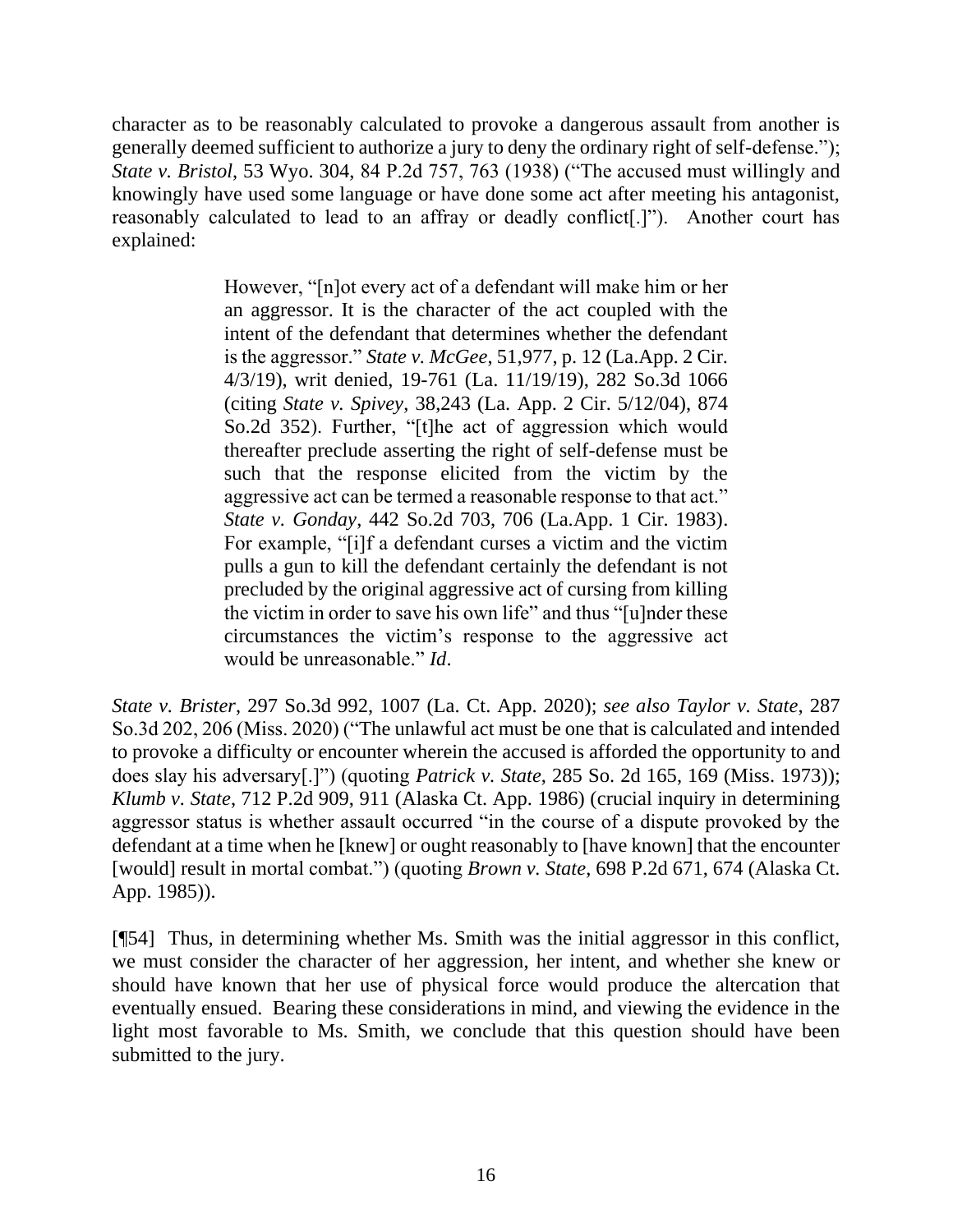[¶55] First, there is the video. When viewed in the light most favorable to Ms. Smith, it shows that from the outset of the threesome's arrival at the store, Mr. Haar behaved in an angry and physically aggressive manner. He gestured and pointed angrily, and he yelled and strode aggressively toward Ms. Smith and Mr. Johnson. The video of Ms. Smith, when likewise viewed in the proper light, shows that each time she used physical force, she was either pushing Mr. Haar toward the exit and away from Mr. Johnson, or intervening between Mr. Haar and Mr. Johnson, as Mr. Haar came at Mr. Johnson.

[¶56] Ms. Smith's testimony supports this view of the video. She testified that when they were in the store, Mr. Haar was angry with her for being with Mr. Johnson, and that she knew from past experience that when Mr. Haar was that angry, he could become physically violent. She further testified that he yelled at Mr. Johnson and called her a bitch and a whore. She then testified:

> Q. Okay. So after he called you a bitch or a whore, did you  $-$  did you try to  $-$  what is the next thing that happened?

> A. I can't  $-$  I was trying to get him to leave because I – he was really angry, and I was trying to get him to leave. I kept telling him to go. I'd push him out of the store. And I thought he was going to hurt me or fight Jessie, and I didn't want no fights, and I just tried to stop them.

> Q. Matter of fact, did you tell him to take your car and leave?

- A. Yes.
- Q. And did he take your car and leave?
- A. Yes.
- $Q.$  But then  $-$
- A. He came back.

[¶57] Howard Elvers, the convenience store clerk, also testified, and his recorded statement to law enforcement was admitted. He reported to law enforcement that Mr. Haar yelled at Mr. Johnson, dropped "F-bombs," and called Mr. Johnson a fucking punk. He also reported that the conflict was primarily between Mr. Haar and Mr. Johnson, but Ms. Smith "butted in."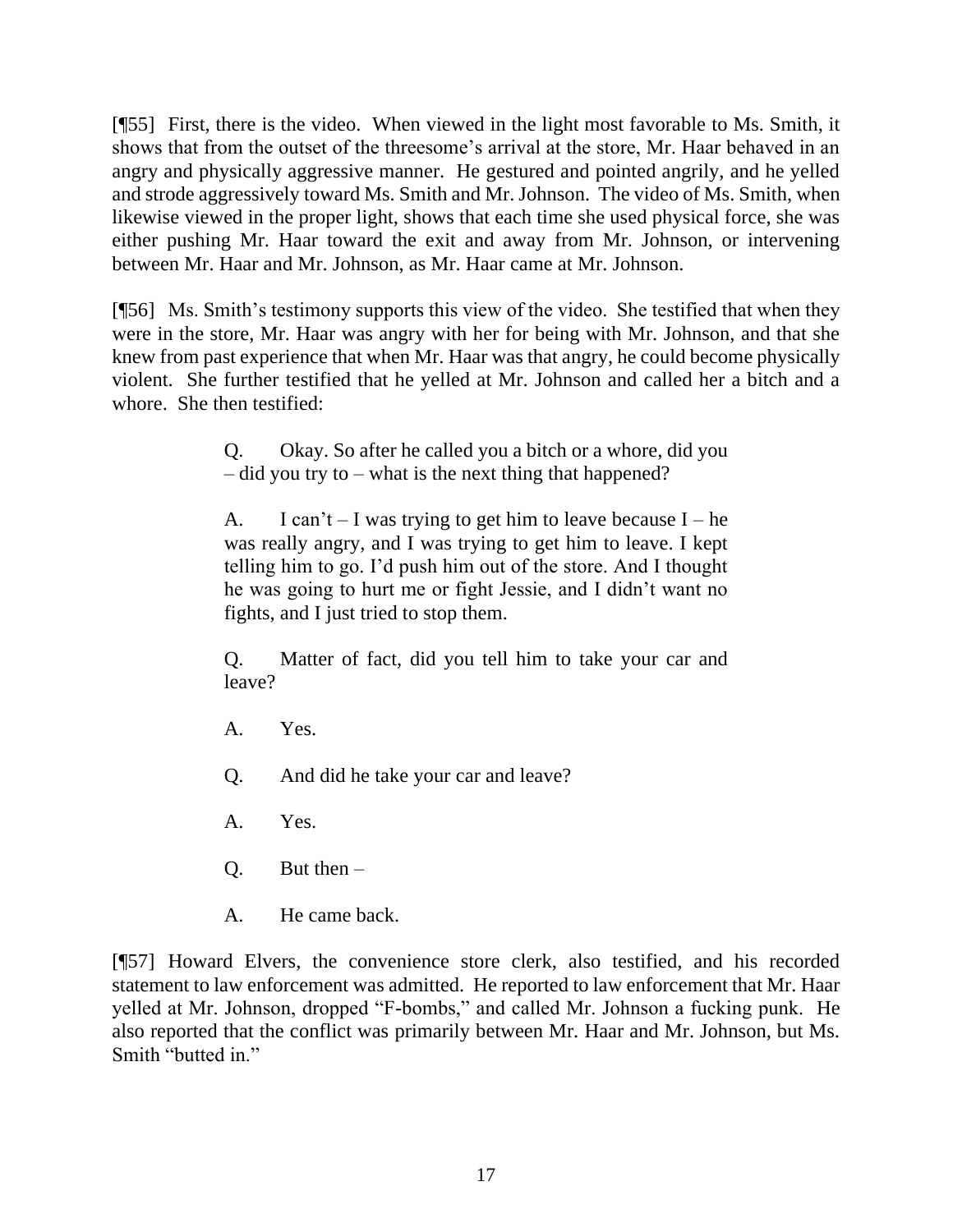[¶58] This evidence created a disputed issue of fact concerning Ms. Smith's intent and whether her use of physical force was the act of an aggressor or the act of a defender. Additionally, a factual dispute exists as to whether she knew or should have known that her use of physical force would result in the altercation that ultimately occurred.

[¶59] Ms. Smith testified that she recalled Mr. Haar laughing at her as she was hitting him at the travel center, and that in the past when they fought, he always laughed when she hit him. The video confirms this. At times Mr. Haar laughed at her and at other times he appears to goad or taunt her into hitting him. A reasonable inference from this evidence is that Ms. Smith had no reason to believe that her physical interference would cause a further altercation. Indeed, throughout the video, Mr. Haar does not appear particularly bothered by Ms. Smith's use of physical force and even helped her up when she fell to the ground.

[¶60] It was not until just before the ultimate altercation, when Mr. Haar began chestbumping Mr. Johnson, that he reacted violently to her physical force. Each time he chestbumped Mr. Johnson, Ms. Smith intervened, and each time she intervened, he dragged her away or threw her to the floor. An inference could reasonably be drawn that Ms. Smith's behavior prompted him to throw her to the ground, not in an effort to defend against her, but because she was interfering with his attack on Mr. Johnson.

[¶61] A future jury might very well view the evidence differently, but given the inferences to which Ms. Smith was entitled, the evidence was sufficient to require that the question of whether she was an initial aggressor should have been submitted to a jury. *See Widdison*, ¶ 36, 410 P.3d at 1217 ("In cases where the determination of which party was the aggressor is in dispute, the jury should be specifically instructed as to the definition of 'aggressor' so it can resolve the factual issue.") (quoting *Drennen*, ¶ 32, 311 P.3d at 127).

## **C. Defense of Another Evidence**

[¶62] A person acting in defense of another "is not justified in using force unless he or she reasonably believes the person defended is in immediate danger of unlawful bodily harm, and that the force is reasonable and necessary to prevent that threat." *Starr*, ¶ 11, 395 P.3d at 183 (quoting *Leeper*, 589 P.2d at 383); *see also* Wyo. Stat. Ann. § 6-2-602(a). In addition to the evidence discussed above, there was evidence that:

- when Mr. Haar and Mr. Johnson started fighting, Mr. Haar said "I'm going to kill you, you mother fucker;"
- during the fight, Mr. Johnson asked the store clerk for help and twice asked him to call law enforcement;
- during the fight, Ms. Smith was trapped under the two men;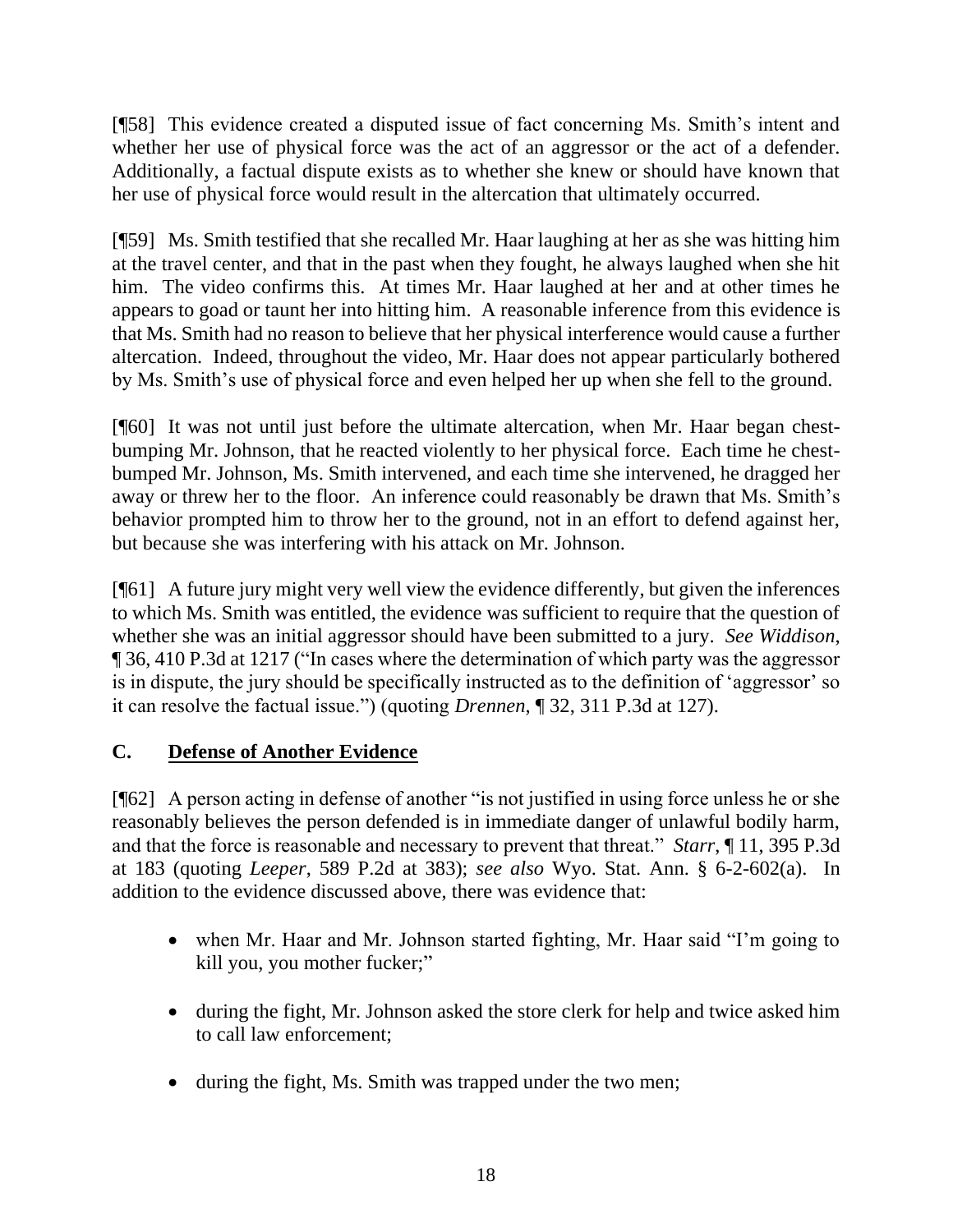- during the fight, Mr. Haar continued to yell, "You mother fucker. I'm going to kill you. I'm going to kick your ass;" and "I'm going to fucking get you whenever you let go. I'm going to fucking kill – get you when you let go, when I get up;" and
- during the fight, Mr. Haar kept trying to hit Mr. Johnson, and Ms. Smith held his arm to keep him from hitting Mr. Johnson and to try to calm him.

[¶63] Accepting this evidence as true, as we must, we can only conclude that it was sufficient to support Ms. Smith's reasonable belief that she had to act to defend Mr. Johnson.

### **D. Jury Confusion**

[¶64] Concerning theory of defense instructions, we have said:

A proper theory of defense instruction must "sufficiently inform the jury of the theory of defense," and there must be "competent evidence" to support that theory of defense. *Bruce v. State*[, 2015 WY 46, ¶ 79, 346 P.3d 909, 932](http://www.westlaw.com/Link/Document/FullText?findType=Y&serNum=2035689949&pubNum=0004645&originatingDoc=I97984d903aea11e987fd8441446aa305&refType=RP&fi=co_pp_sp_4645_932&originationContext=document&vr=3.0&rs=cblt1.0&transitionType=DocumentItem&contextData=(sc.Default)#co_pp_sp_4645_932)  [\(Wyo. 2015\)](http://www.westlaw.com/Link/Document/FullText?findType=Y&serNum=2035689949&pubNum=0004645&originatingDoc=I97984d903aea11e987fd8441446aa305&refType=RP&fi=co_pp_sp_4645_932&originationContext=document&vr=3.0&rs=cblt1.0&transitionType=DocumentItem&contextData=(sc.Default)#co_pp_sp_4645_932) (citation omitted). . . . A court may properly reject a proposed theory of defense instruction if it is "erroneous, confusing, argumentative, or if the instruction unduly emphasizes one aspect of the case, the law, or the defendant's version of the events." *Id*[. at ¶ 79, 346 P.3d at 932.](http://www.westlaw.com/Link/Document/FullText?findType=Y&serNum=2035689949&pubNum=0004645&originatingDoc=I97984d903aea11e987fd8441446aa305&refType=RP&fi=co_pp_sp_4645_932&originationContext=document&vr=3.0&rs=cblt1.0&transitionType=DocumentItem&contextData=(sc.Default)#co_pp_sp_4645_932) All of these questions assume that the theory at issue is, in fact, a recognized theory of defense. *See [Bouwkamp](http://www.westlaw.com/Link/Document/FullText?findType=Y&serNum=1992100037&pubNum=0000661&originatingDoc=I97984d903aea11e987fd8441446aa305&refType=RP&fi=co_pp_sp_661_490&originationContext=document&vr=3.0&rs=cblt1.0&transitionType=DocumentItem&contextData=(sc.Default)#co_pp_sp_661_490)* [*v. State*], 833 P.2d [\[486,\]](http://www.westlaw.com/Link/Document/FullText?findType=Y&serNum=1992100037&pubNum=0000661&originatingDoc=I97984d903aea11e987fd8441446aa305&refType=RP&fi=co_pp_sp_661_490&originationContext=document&vr=3.0&rs=cblt1.0&transitionType=DocumentItem&contextData=(sc.Default)#co_pp_sp_661_490) 490 [(Wyo. 1992)].

*Harnetty v. State*, 2019 WY 21, ¶ 29, 435 P.3d 368, 374 (Wyo. 2019).

[¶65] There is no question that defense of another is a recognized defense in this jurisdiction, and that Ms. Smith's proffered instruction correctly stated the law. Additionally, as discussed above, the defense is supported by competent evidence. The instruction should therefore have been given unless it was argumentative, would create confusion, or unduly emphasized the defendant's version of the events.

[¶66] Of these remaining grounds for refusing Ms. Smith's proffered instruction, the State contends only that a defense of another instruction would have confused the jury. It argues that because the force that took Mr. Haar's life was the force inflicted by Mr. Johnson, and as an accomplice, Ms. Smith's liability is derivative of Mr. Johnson's guilt, the only force that the jury should consider is Mr. Johnson's. We reject this argument because it ignores